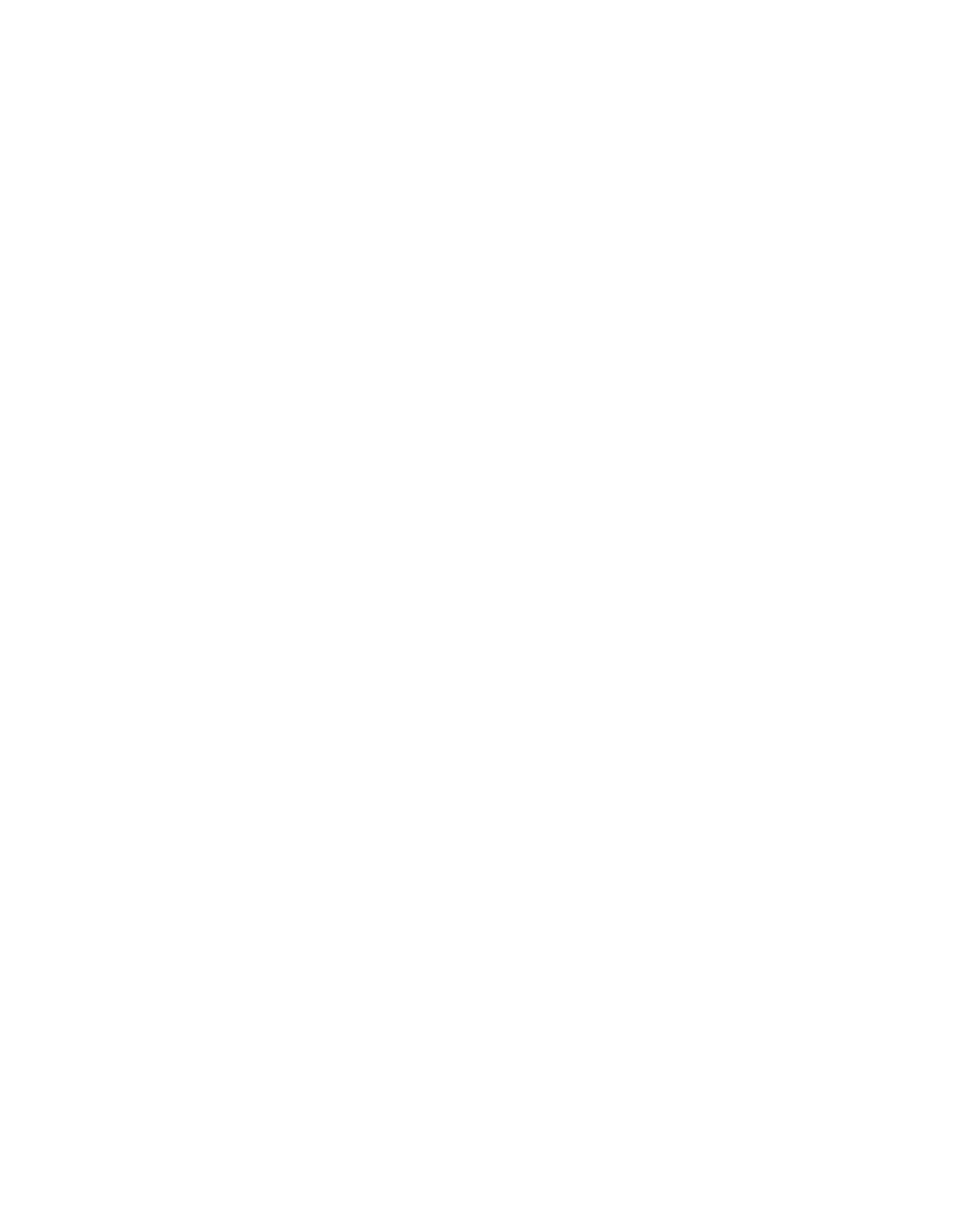# Table of Contents

<span id="page-2-0"></span>

| <b>Acknowledgements</b>                                                                                                                                                                        | $\ldots$ <sup>5</sup> |
|------------------------------------------------------------------------------------------------------------------------------------------------------------------------------------------------|-----------------------|
| <b>Commission on Gender Equity</b>                                                                                                                                                             |                       |
| Initiative for Gender Equity in the Public Sector                                                                                                                                              |                       |
| About the New York City Commission on Gender Equity [11] About the New York City Commission on Gender Equity [                                                                                 |                       |
| About the Initiative for Gender Equity in the Public Sector [11] Mathemas Manuscription of About the Initiative for Gender Equity in the Public Sector [11] Mathemas Manuscription of About 16 |                       |
| Message from the Executive Director [11] Message from the Executive Director [11] Message from the Executive Director                                                                          |                       |
| <b>Using this Document</b>                                                                                                                                                                     |                       |
| Economic Mobility and Opportunity Material Announce and Alexander Mobility and Opportunity Material Annual Ann                                                                                 |                       |
| <b>Childcare</b>                                                                                                                                                                               |                       |
| • Establishment of a Division of Paid Care                                                                                                                                                     |                       |
|                                                                                                                                                                                                |                       |
|                                                                                                                                                                                                |                       |
| <b>Employment</b>                                                                                                                                                                              | 10                    |
| • Provision of Sick Time                                                                                                                                                                       | 10                    |
| Prohibiting Discrimination Based on One's Arrest Record or Criminal Conviction                                                                                                                 | 10                    |
| Amendment to the Displaced Building Services Worker Protection Act<br>$\bullet$                                                                                                                | 10                    |
| Prohibiting Employers from Inquiring About a Prospective Employee's Salary History                                                                                                             | $-11$                 |
| <b>Fair Work Practices Requiring Fast Food Employers to Provide Advance</b>                                                                                                                    |                       |
| <b>Notice of Work Schedules</b>                                                                                                                                                                | $-11$                 |
| • Protecting Employees Who Seek Temporary Changes to Work Schedules                                                                                                                            | 11                    |
| <b>Entrepreneurship</b>                                                                                                                                                                        | 11                    |
| • Amending Reporting Requirements Related to Minority and Women-Owned                                                                                                                          |                       |
| <b>Business Enterprise Participation</b>                                                                                                                                                       | 11                    |
| • Annual Report Regarding the Satisfaction of Minority and Women Owned                                                                                                                         |                       |
| <b>Business Enterprises Goals</b>                                                                                                                                                              | 12                    |
| <b>Establishment of a Minority and Women-Owned Business Enterprise Advisory Board</b>                                                                                                          | 12                    |
| Requiring City Agency Minority and Women-Owned Business Enterprise Utilization Plans                                                                                                           | 12                    |
| <b>Participation of Minority-and Women-Owned Business Enterprises in</b>                                                                                                                       |                       |
| <b>Construction Projects</b>                                                                                                                                                                   | 12                    |
| <b>Requiring updates to Minority and Women-Owned Business Enterprises</b>                                                                                                                      |                       |
| <b>Programs and Training Protocols</b>                                                                                                                                                         | 13                    |
| <b>Public Data</b>                                                                                                                                                                             | 13                    |
|                                                                                                                                                                                                |                       |
| Reporting of Pay and Employment Equity Data [11] Marshall Mathematic Marshall Marshall Marshall Marshall Mars                                                                                  |                       |
| Reporting on Efforts to Prevent and Address Sex- and Gender-Based Discrimination                                                                                                               |                       |
| and Harassment 14                                                                                                                                                                              |                       |
| <b>Safe Workplaces</b>                                                                                                                                                                         |                       |
| • Prohibiting Employment Discrimination and Discriminatory Harassment or Violence14                                                                                                            |                       |
| • Protections for Workers Under the City's Human Rights Law [14] Protections for Workers Under the City's Human Rights Law                                                                     |                       |
|                                                                                                                                                                                                |                       |
| <b>Healthcare Access</b>                                                                                                                                                                       |                       |
| • Plan for Serving the Behavioral Health Needs of Lesbian, Gay, Bisexual,                                                                                                                      |                       |
| <b>Transgender and Questioning (LGBTQ) Persons</b>                                                                                                                                             |                       |
| Board of Correction Task Force to Address Policies Related to the                                                                                                                              |                       |
| Treatment of Transgender, Gender Non-Conforming, and Non-Binary Individuals 15                                                                                                                 |                       |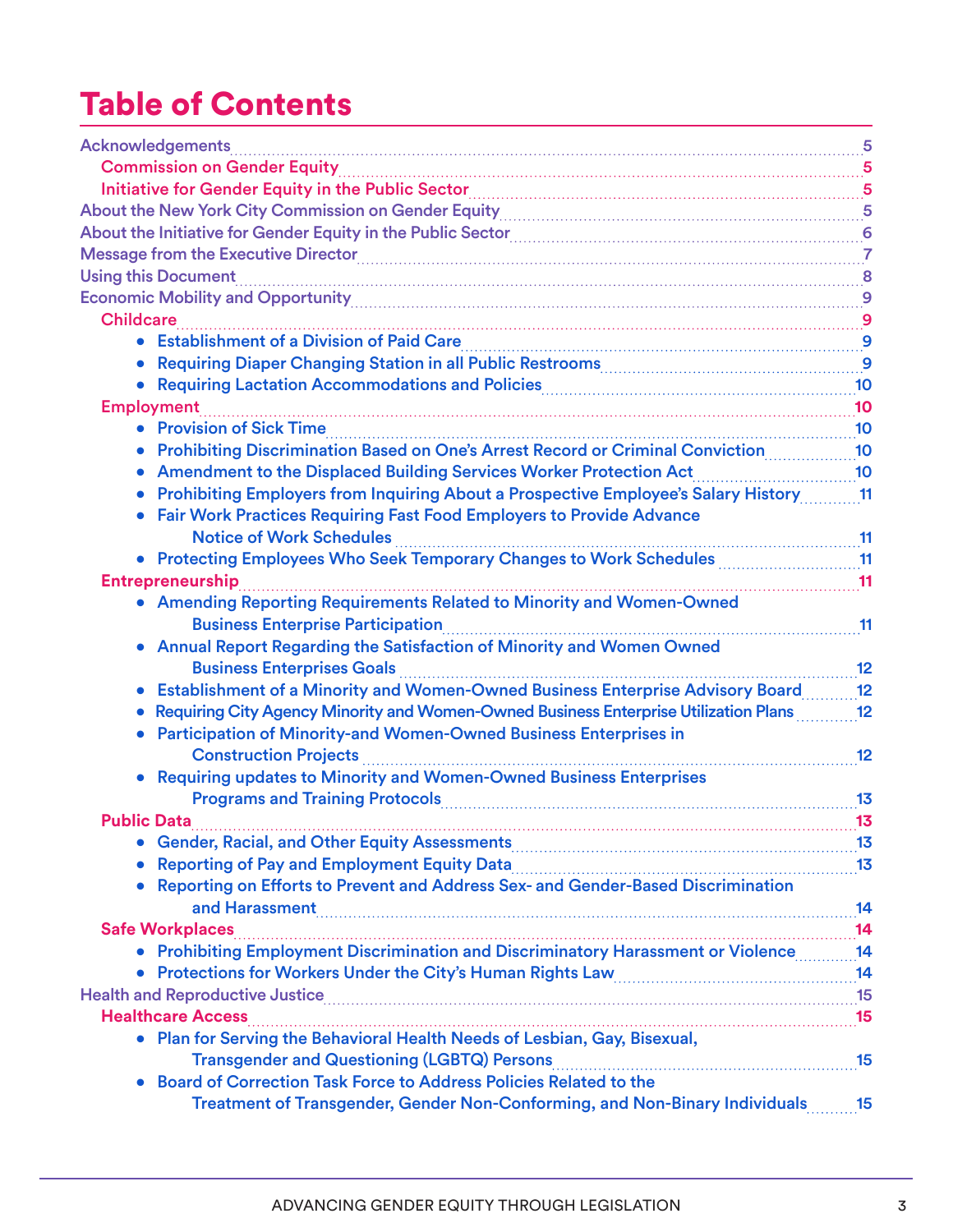|                    | • Access to Substance Abuse Treatment for Transgender,                                                                               |    |
|--------------------|--------------------------------------------------------------------------------------------------------------------------------------|----|
|                    | Gender Non-Conforming, Non-Binary, and Intersex Individuals                                                                          | 16 |
|                    | • Mental Health Treatment for Transgender, Gender Non-Conforming,                                                                    |    |
|                    |                                                                                                                                      | 16 |
|                    | <b>Menstrual Justice</b>                                                                                                             | 16 |
|                    | • Requiring the Department of Correction Issue Feminine Hygiene Products to Inmates                                                  | 16 |
|                    | • Provision of Feminine Hygiene Products to Residents in Temporary Shelters Matters                                                  | 16 |
|                    | • Provision of Feminine Hygiene Products in Public Schools <b>Community Provision</b> of Feminine Hygiene Products in Public Schools | 17 |
| <b>Public Data</b> | $\frac{17}{20}$                                                                                                                      |    |
| $\bullet$          | <b>Reporting on Maternal Mortality and Morbidity</b><br><b>17</b>                                                                    |    |
|                    | Amending Sex Designation on Birth Records and the Issuance of Birth Records                                                          | 17 |
|                    | <b>Annual Survey of Lead-Based Paint Survey in Day Care of Facilities</b>                                                            | 18 |
|                    | Investigating Elevated Blood Levels of Children in Day Care Facilities with<br><b>Lead-Based Paint</b>                               | 18 |
|                    | • Sexual Health Education Reporting                                                                                                  | 18 |
|                    | Requiring Reports on Preschool Special Education and Early Intervention Services 18                                                  |    |
|                    | <b>Sexual Harassment Prevention</b>                                                                                                  | 19 |
|                    | • Stop Sexual Harassment in New York City Act: Division of Labor Services                                                            |    |
|                    | <b>Employment Reports</b>                                                                                                            | 19 |
|                    | Stop Sexual Harassment in New York City Act: Creating an Anti-Sexual Harassment                                                      |    |
|                    | <b>Rights and Responsibilities Poster</b>                                                                                            | 19 |
|                    | Stop Sexual Harassment in New York City Act: Mandating Anti-Sexual Harassment                                                        |    |
|                    | <b>Training for Private Employers</b>                                                                                                | 19 |
|                    |                                                                                                                                      | 20 |
|                    | <b>Sexual Health Education</b>                                                                                                       | 20 |
|                    |                                                                                                                                      | 20 |
| <b>Safety</b>      |                                                                                                                                      | 21 |
|                    | <b>Child Safety</b> 2008 2014 2022 2023 2024 2025 2022 2023 2024 2022 2023 2023 2024 2025 2026 2027 2028 2029 2021 20<br>21          |    |
|                    | • Police Department Child Sensitive Arrest Required Training and Guidance                                                            | 21 |
|                    | <b>Gender-Based Violence Prevention</b>                                                                                              | 21 |
|                    | • Earned Sick and Safe Time                                                                                                          | 21 |
|                    | Making Improvements to Clarify and Strengthen the Human Rights Law                                                                   | 22 |
|                    |                                                                                                                                      |    |
|                    | Equipping Cosmetologists to End Domestic and Gender-Based Violence [11, 22]                                                          |    |
| <b>Public Data</b> |                                                                                                                                      | 23 |
|                    |                                                                                                                                      |    |
|                    | <b>Collection of Gender Pronoun Information</b>                                                                                      |    |
|                    | • Department of Correction Housing for Transgender,                                                                                  |    |
|                    |                                                                                                                                      | 23 |
|                    | <b>Safe Workplace</b>                                                                                                                |    |
|                    |                                                                                                                                      | 24 |
|                    | • Stop Sexual Harassment in New York City Act: Assessing Workplace Risk at                                                           |    |
|                    | City Agencies <b>Marine Marine City Agencies</b>                                                                                     | 24 |
| $\bullet$          | Stop Sexual Harassment in NYC Act: Climate Survey at City Agencies                                                                   | 24 |
|                    | CGE Commissioners 25. 25                                                                                                             |    |
|                    |                                                                                                                                      |    |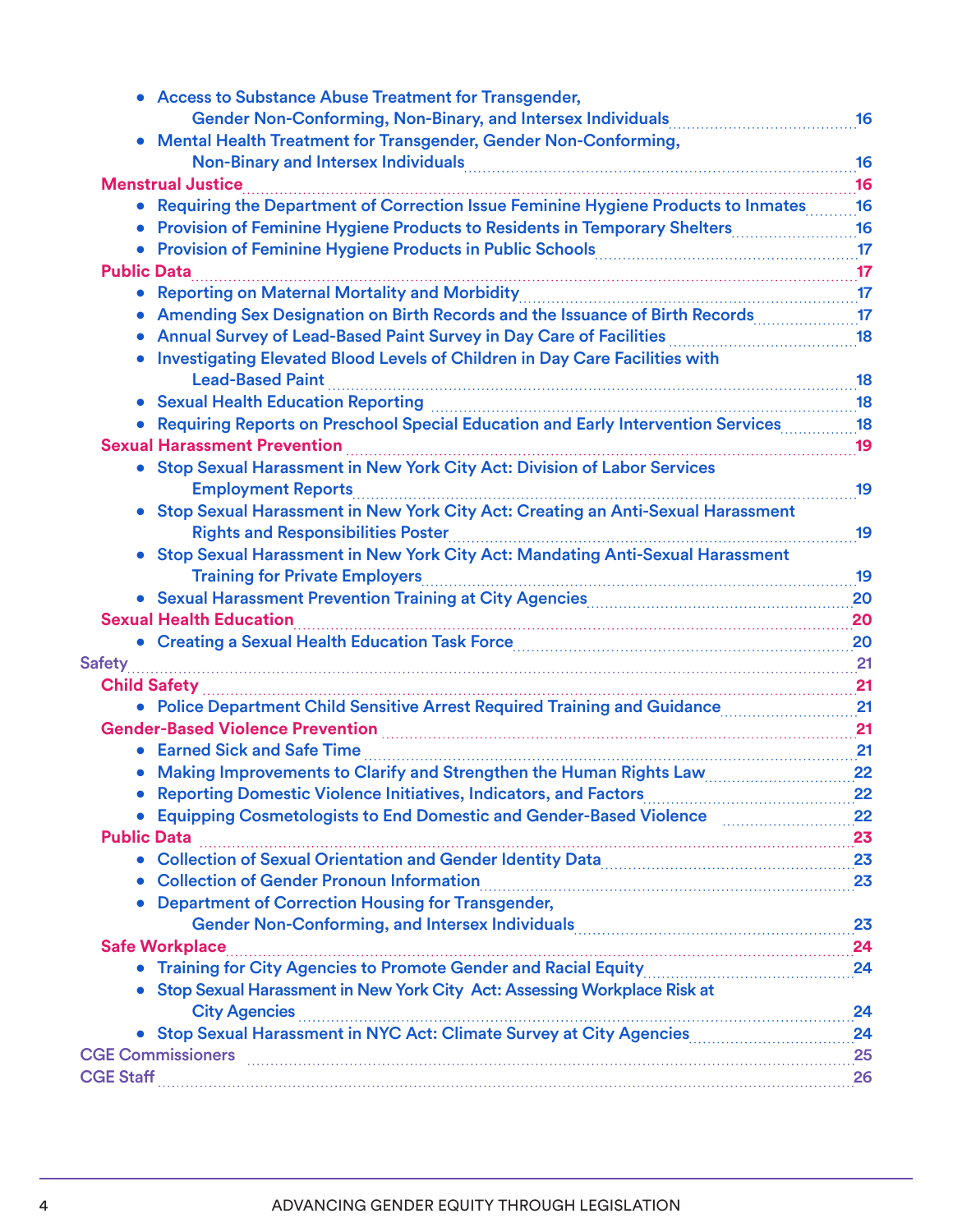# <span id="page-4-0"></span>Acknowledgements

# **Commission on Gender Equity**

The Commission on Gender Equity would like to acknowledge Maria J. D'Agostino, Ph.D., and Nicole M. Elias, Ph.D, Faculty Members at John Jay College, CUNY and Founding Co-Directors of the Initiative for Gender Equity in the Public Sector for their research and authorship of this report.

# **Initiative for Gender Equity in the Public Sector (IGEPS)**

The authors would like to acknowledge the New York City Commission on Gender Equity for their support of this work. We would also like to thank our IGEPS student team members for their research assistance: Evana Alam, Kaelah Blanchette, and Karina Gopeesingh, who were recipients of the John Jay College Presidential Student-Faculty Research Award.

# About the New York City Commission on Gender Equity

Founded in 2015, the Mayor's Commission on Gender Equity (CGE) works to create a deep and lasting institutional commitment to tearing down equity barriers across New York City. CGE addresses issues of inequity and discrimination facing girls, women, and transgender and gender non-binary persons regardless of ability, age, ethnicity and race, faith, gender expression, immigrant status, sexual orientation, and socioeconomic status.

To successfully carry out its mandate, CGE:

- 1. Focuses across the areas of Economic Mobility and Opportunity, Health and Reproductive Justice, and Safety.
- **2.** Recognizes the diversity of gender, including gender identity and expression.
- **3.** Operates with an intersectional lens: the populations of focus will be girls, women, and transgender and gender non-binary individuals regardless of ability, age, ethnicity/race, faith, gender expression, immigrant status, sexual orientation, and socioeconomic status.
- 4. Ensures that the City leads in the development and implementation of best practices in gender-equitable policies and programs for its workforce and its residents.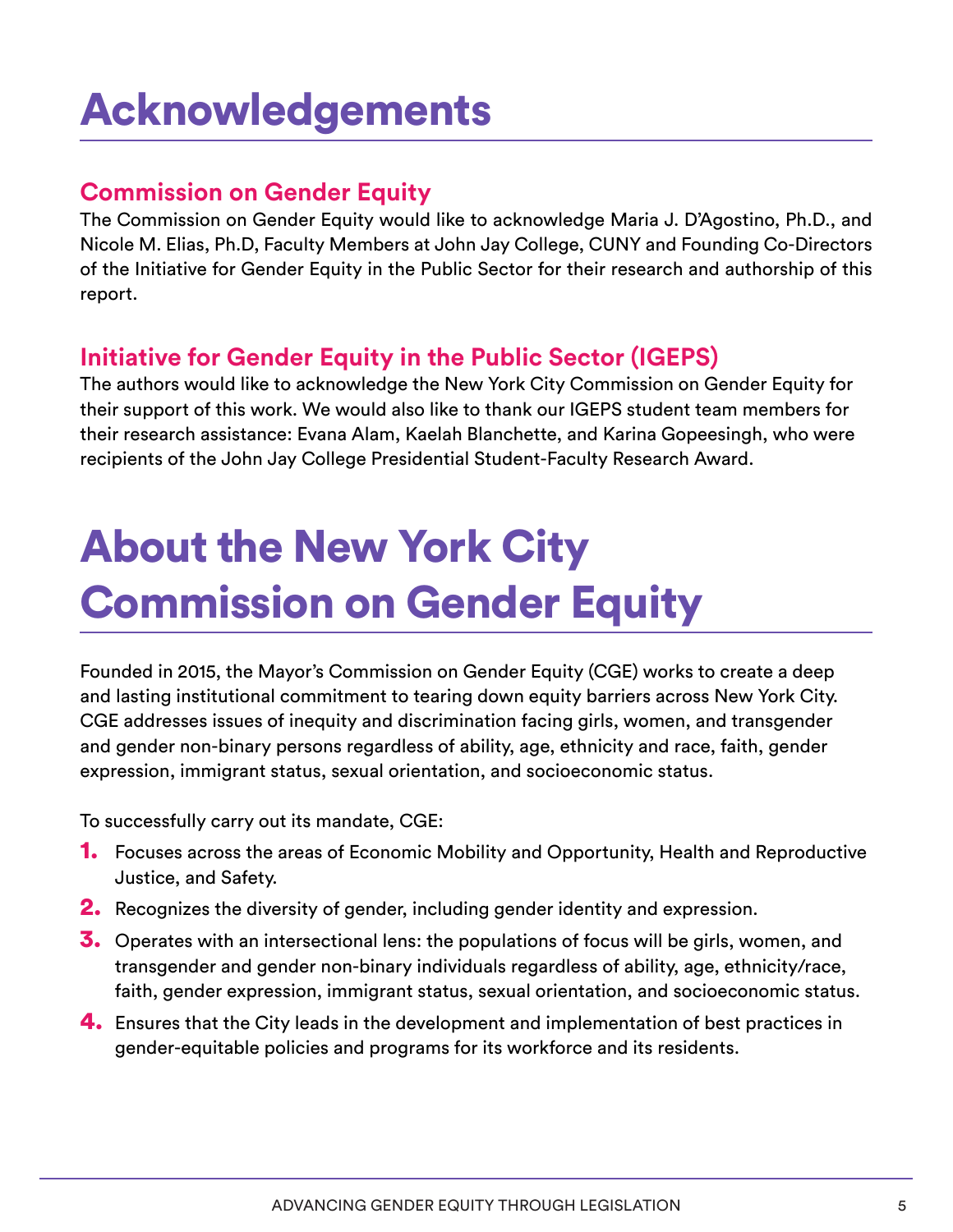# <span id="page-5-0"></span>About the Initiative for Gender Equity in the Public Sector

The Initiative for Gender Equity in the Public Sector (IGEPS) was founded in Fall 2013 when Co- Directors, Nicole M. Elias, Ph.D., and Maria J. D'Agostino, Ph.D., recognized a need to make public service and policy more equitable for all gender identities. By partnering with public sector organizations, we equip administrators with the best tools and resources to make informed decisions for achieving gender equity.

The Initiative conducts evidence-based research to make public service and public policy more equitable for all gender identities. IGEPS has worked with the U.S. Equal Employment Opportunity Commission, the U.S. Office of Personnel Management, the United Nations Gender Equity in Public Administration Program, Gender Equality Seal for Public Institutions Project, the Women's Institute at Chatham University, Academic Women in Public Administration, and the American Society for Public Administration's Section for Women in Public Administration. For more information and collaboration inquiries, visit: [igeps.org](http://igeps.org)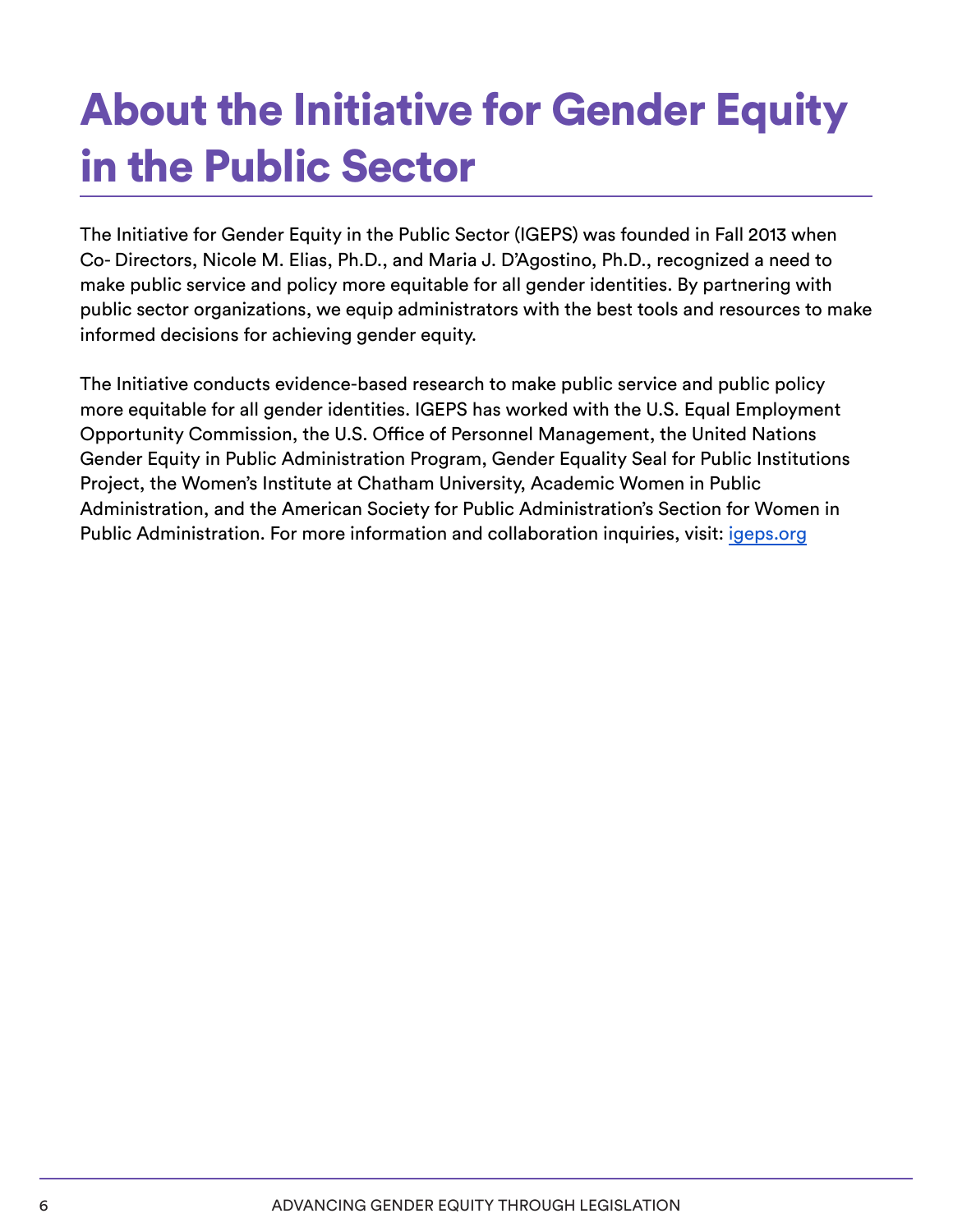# <span id="page-6-0"></span>Message from the Executive Director

Dear Reader,

The de Blasio Administration has upheld a clear commitment to gender equity across City agencies since taking office in January 2014. From leadership appointees to budget and policy priorities, the message was clear: New York City was to be the fairest and most equitable big city in America for all New Yorkers, regardless of gender identity, gender expression, or background.

Between 2014 and 2020, the period covered by this report, significant gender-equity policy advancements have been made across the areas of economic mobility and opportunity, health and reproductive justice, and safety. The partnership of Speakers Melissa Mark-Viverito and Corey Johnson and the New York City Council, has been critical to advancing these policies. Additionally, the leadership of advocates from across all five boroughs has been central to this Administration's policy and legislative efforts to promote equity on behalf of women, girls, transgender, and gender non-conforming and non-binary New Yorkers. Our collective efforts represent New York City's longstanding tradition of serving as a blueprint of progress for our nation, and the globe.

Passing progressive legislation is only one part of the equation, and so we created this tool for New Yorkers to access more easily and better know their rights. We encourage you to spread the word to your friends, family, and neighbors. Whether in their home, school, community, or workplace, New Yorkers of all gender identities, gender expressions, and backgrounds have the right to live safe, healthy, and economically secure lives.

Thank you for your partnership in our ongoing work to advance gender equity in New York City.

Onward,

Jacqueline M. Ebanks Executive Director NYC Commission on Gender Equity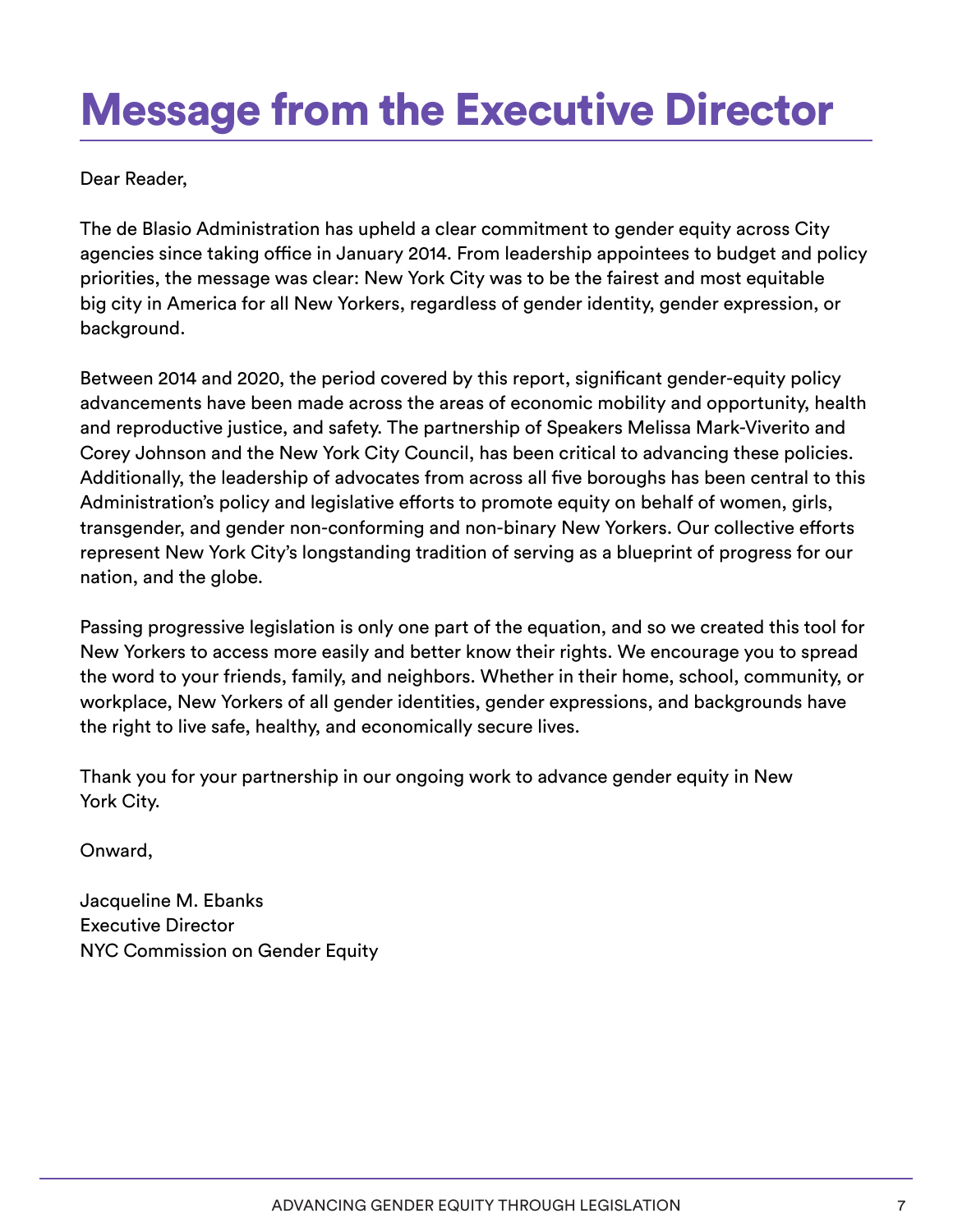# <span id="page-7-0"></span>Using this Document

**CGE defines 'gender equity' as: fairness in the access of rights, resources, and opportunities regardless of a person's gender identity or expression, sexual orientation, or background.**

Advancing Gender Equity through Legislation: A Compilation of Laws passed from 2014 - 2020 aims to provide New York City residents with information about legislation passed under the de Blasio administration that aims to promote gender equity in the city.

This document is organized into three sections using the New York City Commission on Gender Equity's areas of focus: [Economic Mobility and Opportunity,](https://www1.nyc.gov/site/genderequity/economic-equity/economic-equity.page) [Health and Reproductive](https://www1.nyc.gov/site/genderequity/health/health.page)  [Justice,](https://www1.nyc.gov/site/genderequity/health/health.page) and [Safety.](https://www1.nyc.gov/site/genderequity/safety/safety.page) Each section includes legislation appearing in chronological order from 2014 through 2020. The title of each law is hyperlinked to its corresponding New York City Council Legislative Research Center page where the official text including the full legislative summary can be found. The website listed at the end of each description is to the home page of the City agency responsible for implementing the particular law.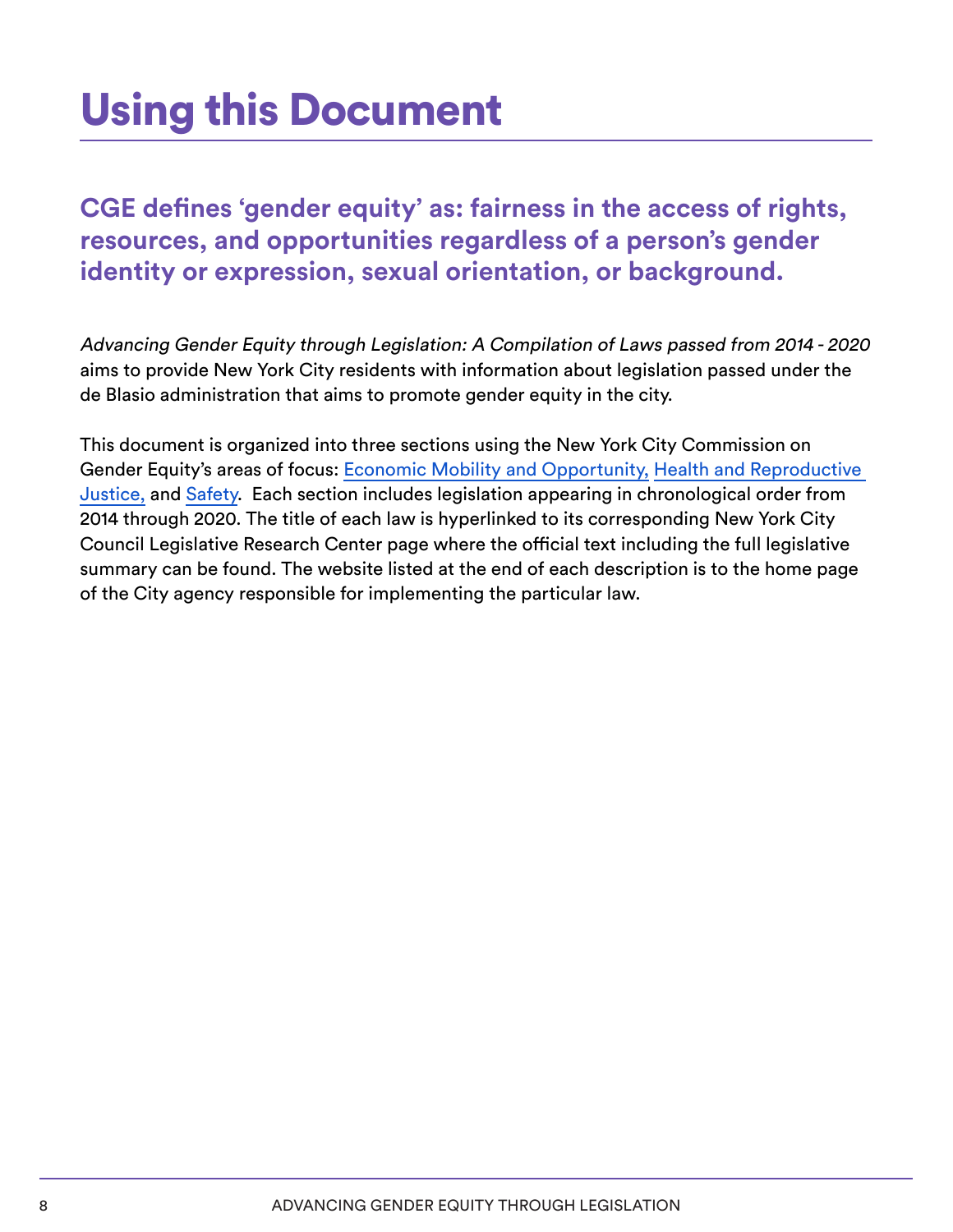# <span id="page-8-0"></span>Economic Mobility and Opportunity

Cisgender and transgender women are vital contributors to New York City's economy: whether as business owners, city workers, caretakers, or carpenters, women keep the city running. Simply put, New York City cannot succeed without the contributions of women. And when women are held back by discrimination and other unfair practices, we all lose.

Consequently, the Commission on Gender Equity works to protect the rights of women in the workplace, to foster economic opportunity for women, and to promote equitable practices by private and public employers. The Commission on Gender Equity affirms the right of all women to be paid fairly for their work, to take time off when they are sick or caring for their children, and to be free of discrimination based on gender identity, pregnancy, or caretaker status.

Below is a listing of laws passed between 2014 and 2020 to promote economic mobility and opportunity for cisgender and transgender women in NYC.

# **Childcare**

#### [Establishment of a Division of Paid Care](https://legistar.council.nyc.gov/LegislationDetail.aspx?ID=2576392&GUID=632A3331-9DC6-4348-ADB6-AD9FFF5F03A7&Options=ID%7CText%7C&Search=)

Effective as of February 27, 2017, this law establishes a Division of Paid Care that is tasked with addressing the growing importance of home care and child care workforces, legal and policy issues involved, and increasing needs of care recipients of every age. This Division conducts public outreach campaigns and informational clinics to inform paid care workers of their rights, collects and publishes information to help paid care workers, coordinates with government agencies, advocacy groups and other stakeholders, and develops any related policies and programs.

For further information see the New York City Department of Consumer and Worker Protection, Office of Labor Policy and Standards website: <https://www1.nyc.gov/site/dca/about/office-of-labor-policy-standards.page>

#### [Requiring Diaper Changing Station in all Public Restrooms](https://legistar.council.nyc.gov/LegislationDetail.aspx?ID=2813480&GUID=7AE01032-D264-4060-9BB1-63931F654A5F&Options=ID|Text|&Search=1241-A)

Effective as of July 8, 2108, this law requires that diaper changing stations be available to everyone regardless of gender identity in all new or substantially renovated buildings in New York City that have public restrooms in gathering spaces or where merchandise is sold.

For further information see the New York City Department of Buildings service update: [https://www1.nyc.gov/assets/buildings/pdf/diaper\\_changing\\_sn.pdf](https://www1.nyc.gov/assets/buildings/pdf/diaper_changing_sn.pdf )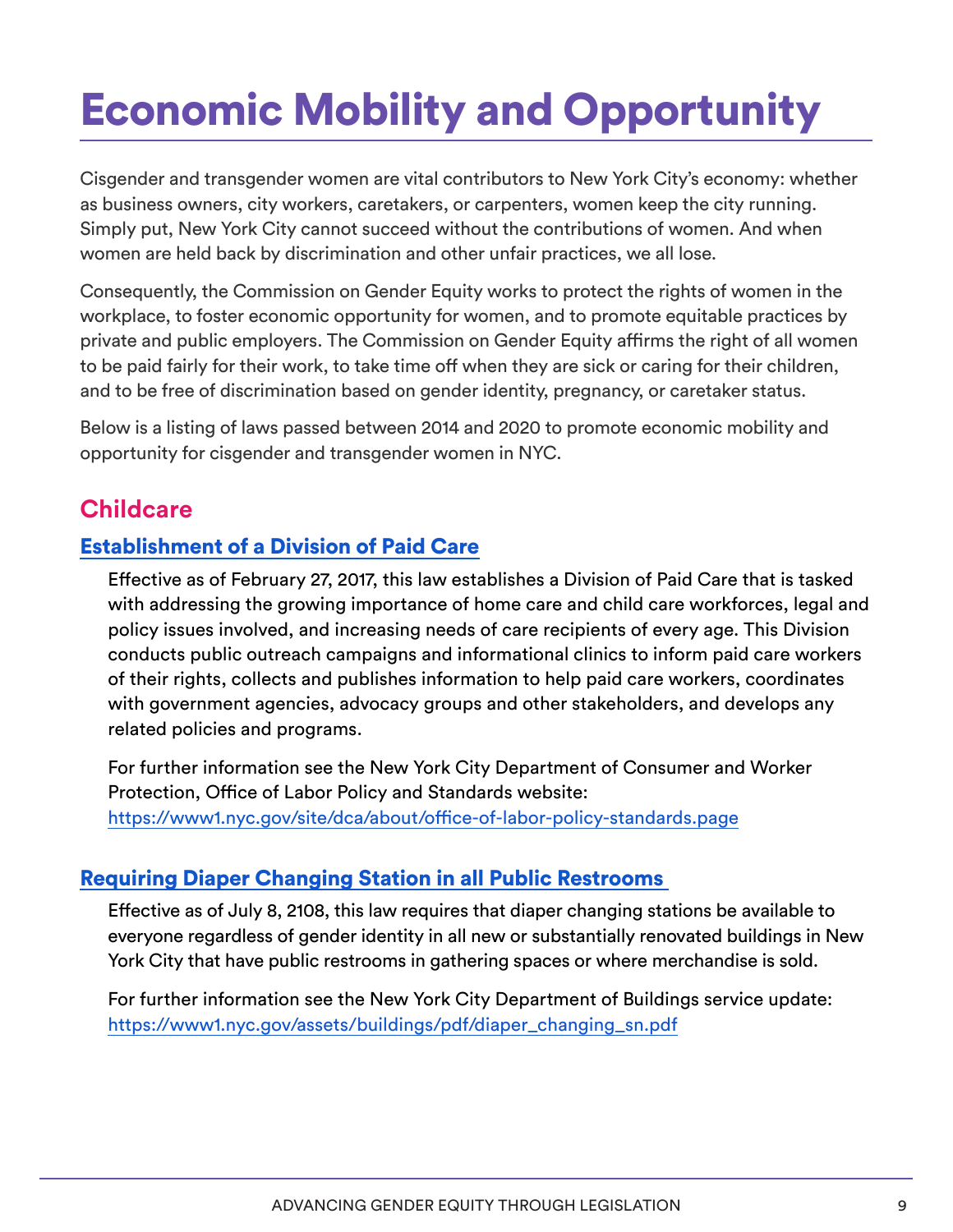#### <span id="page-9-0"></span>[Requiring Lactation Accommodations and Policies](https://gcc02.safelinks.protection.outlook.com/?url=https%3A%2F%2Flegistar.council.nyc.gov%2FLegislationDetail.aspx%3FID%3D3498511%26GUID%3DDF40CA42-25CB-44D2-AF7F-880164C68CD2%26Options%3DID%257CText%257C%26Search%3D186&data=04%7C01%7CDZhou%40cityhall.nyc.gov%7C2f9d4d40172547e221ae08d96c977578%7C35c828166c56443bbaf68312163cadc1%7C0%7C0%7C637660220048624858%7CUnknown%7CTWFpbGZsb3d8eyJWIjoiMC4wLjAwMDAiLCJQIjoiV2luMzIiLCJBTiI6Ik1haWwiLCJXVCI6Mn0%3D%7C1000&sdata=YEDBTFl%2FcJy5btIzltjdMHirJZ2m6z9Tmdf7yE%2BvT3c%3D&reserved=0)

Effective as of March 17, 2019, employers are required to provide employees with lactation accommodations, including a lactation room where employees can pump/express breast milk, reasonable time to pump/express breast milk, and refrigerators. Employers are also required to have a written lactation policy that meets certain requirements under the law and must provide it to all new employees.

For further information see the New York City Commission on Human Rights website: [https://](https://www1.nyc.gov/site/cchr/law/lactation.page) [www1.nyc.gov/site/cchr/law/lactation.page](https://www1.nyc.gov/site/cchr/law/lactation.page)

# **Employment**

#### [Provision of Sick Time](https://legistar.council.nyc.gov/LegislationDetail.aspx?ID=1636850&GUID=FD23CC16-F69E-4F06-B448-251F1CFC922D)

Effective as of April 1, 2014, this law affords covered employees the right to sick time. All employers with five or more employees and all employers of one or more domestic workers shall provide paid sick time. If the employer does not meet the number of employee threshold, all covered employees are still entitled to unpaid sick time.

For further information see the New York City Department of Consumer and Worker Protection website:<https://www1.nyc.gov/site/dca/workers/worker-rights.page>

#### [Prohibiting Discrimination Based on One's Arrest Record or Criminal Conviction](https://legistar.council.nyc.gov/LegislationDetail.aspx?ID=1739365&GUID=EF70B69C-074A-4B8E-9D36-187C76BB1098)

Effective as of October 27, 2015, this law prohibits discrimination based on an individual's arrest record or criminal conviction, whether sealed or unsealed. Any employer, employment agency or agent is prohibited to deny a license, permit, employment to any person, take adverse action against any employee if this person or employee has been convicted of one or more criminal offenses, or by reason of a finding of a lack of "good moral character" which is based on the person or employee having been convicted of one or more criminal offenses.

For further information see the New York City Department of Consumer and Worker Protection website:<https://www1.nyc.gov/site/dca/workers/worker-rights.page>

#### [Amendment to the Displaced Building Services Worker Protection Act](https://legistar.council.nyc.gov/LegislationDetail.aspx?ID=2515189&GUID=996EDB08-31D8-45B9-9531-E1E1C7C7B21C&Options=ID%7CText%7C&Search=Displaced+Building+Service+Workers)

Effective as of May 10, 2016, this law amends the Displaced Building Services Worker Protection Act that protects employees from termination when properties change ownership. This amendment requires successor employers to retain eligible employees for a transition employment period, meaning that if a building is sold, employees are retained, evaluated, and offered continued employment if found satisfactory.

For further information see the New York City Department of Consumer and Worker Protection website:<https://www1.nyc.gov/site/dca/workers/worker-rights.page>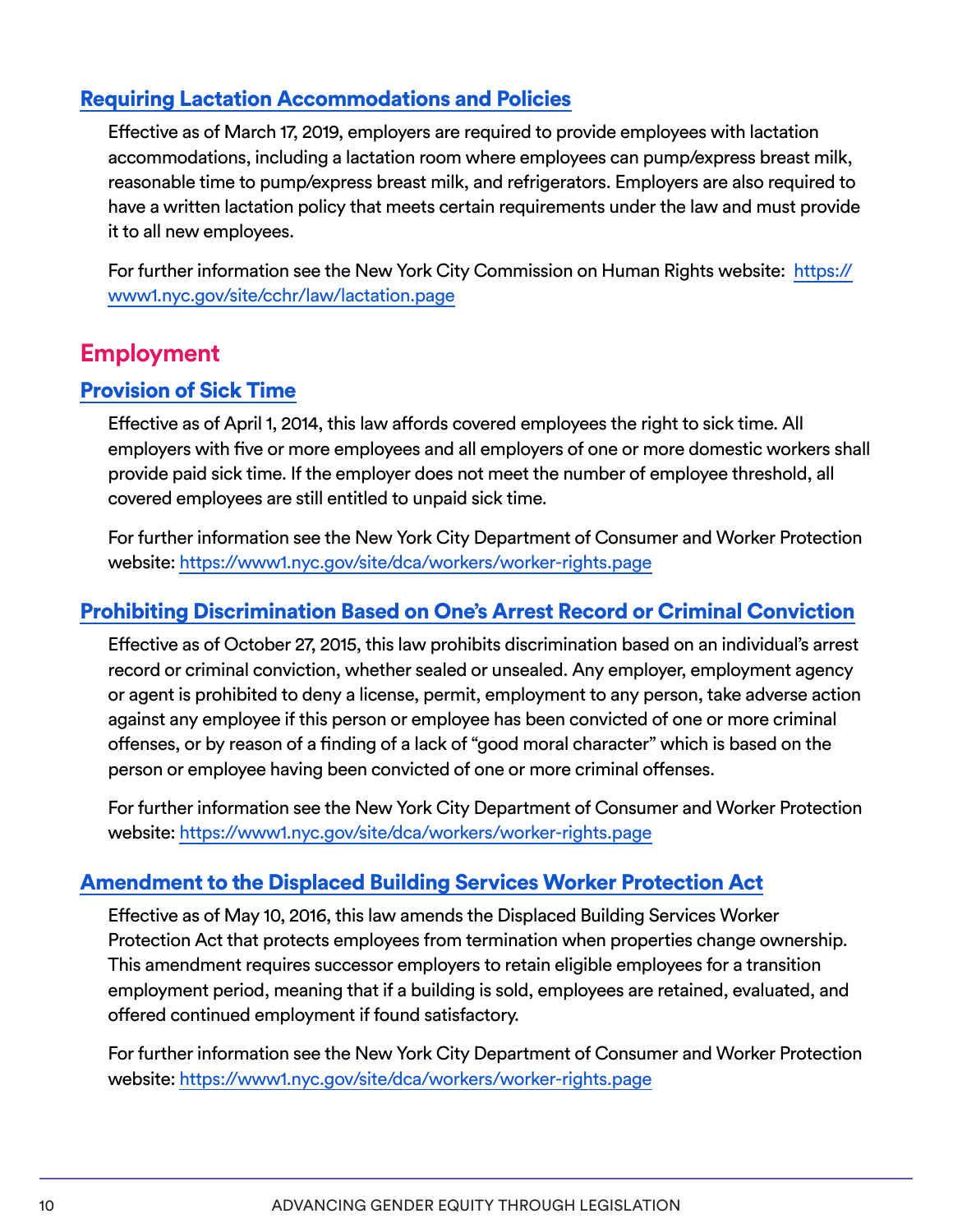#### <span id="page-10-0"></span>[Prohibiting Employers from Inquiring About a Prospective Employee's Salary History](https://legistar.council.nyc.gov/LegislationDetail.aspx?ID=2813507&GUID=938399E5-6608-42F5-9C83-9D2665D9496F)

Effective as of October 31, 2017, this law prohibits employers from inquiring about a prospective employee's salary history during all stages of the employment process. In the event that an employer is already aware of a prospective employee's salary history, this law prohibits reliance on that information in the determination of salary.

For further information, see the New York City Commission on Human Rights salary history page:<https://www1.nyc.gov/site/cchr/media/salary-history.page>

#### [Fair Work Practices Requiring Fast Food Employers to Provide Advance Notice of](https://legistar.council.nyc.gov/LegislationDetail.aspx?ID=2900942&GUID=F6382D3F-7D70-4324-A083-65BD4E355E55&Options=ID%7CText%7C&Search=Temporary+Schedule+Change+Law)  [Work Schedules](https://legistar.council.nyc.gov/LegislationDetail.aspx?ID=2900942&GUID=F6382D3F-7D70-4324-A083-65BD4E355E55&Options=ID%7CText%7C&Search=Temporary+Schedule+Change+Law)

Effective as of November 26, 2017, this law makes the schedules of fast food employees more predictable. It creates general provisions for a fair work week and requires certain fast food employers to provide employees with an estimate of their work schedule upon hire and a work schedule 14 days in advance. This law requires a premium to be paid to employees for schedule changes made by the employer with less than 14 days' notice to the employee.

For further information see the New York City Department of Consumer and Worker Protection website:<https://www1.nyc.gov/site/dca/workers/worker-rights.page>

#### [Protecting Employees Who Seek Temporary Changes to Work Schedules](https://legistar.council.nyc.gov/LegislationDetail.aspx?ID=2900941&GUID=68DC01AE-C577-4B86-B3E5-B9D98836C1E2&Options=ID%7CText%7C&Search=Temporary+Schedule+Change+Law)

Effective as of July 18, 2018, employers are required to grant two temporary schedule changes per calendar year—including paid time off, remote work, changing work hours and unpaid leave—relating to a caregiving emergency, a legal proceeding or hearing for subsistence benefits. The law establishes a written process for employees and employers to communicate regarding requests for such changes. This law also protects employees from employers retaliating against them for making schedule change requests.

For further information see the New York City Department of Consumer and Worker Protection website:<https://www1.nyc.gov/site/dca/workers/worker-rights.page>

### **Entrepreneurship**

#### [Amending Reporting Requirements Related to Minority and Women-Owned](https://legistar.council.nyc.gov/LegislationDetail.aspx?ID=2527420&GUID=F21669C6-7671-4842-B8C2-34E3521F291D&Options=&Search=)  [Business Enterprise Participation](https://legistar.council.nyc.gov/LegislationDetail.aspx?ID=2527420&GUID=F21669C6-7671-4842-B8C2-34E3521F291D&Options=&Search=)

As of September 28, 2016, this law changes the structure of Minority and Women-Owned Business Enterprises agency reporting. Agencies are now required to report the number and dollar amount of contracts awarded along with the agency's participation goals. These new reporting requirements ensure greater public transparency by providing clearer and more detailed information on Minority and Women-Owned Business Enterprise participation.

For further information see the New York City Mayor's Office of Minority and Women-Owned Business Enterprises website:<https://www1.nyc.gov/nycbusiness/mwbe>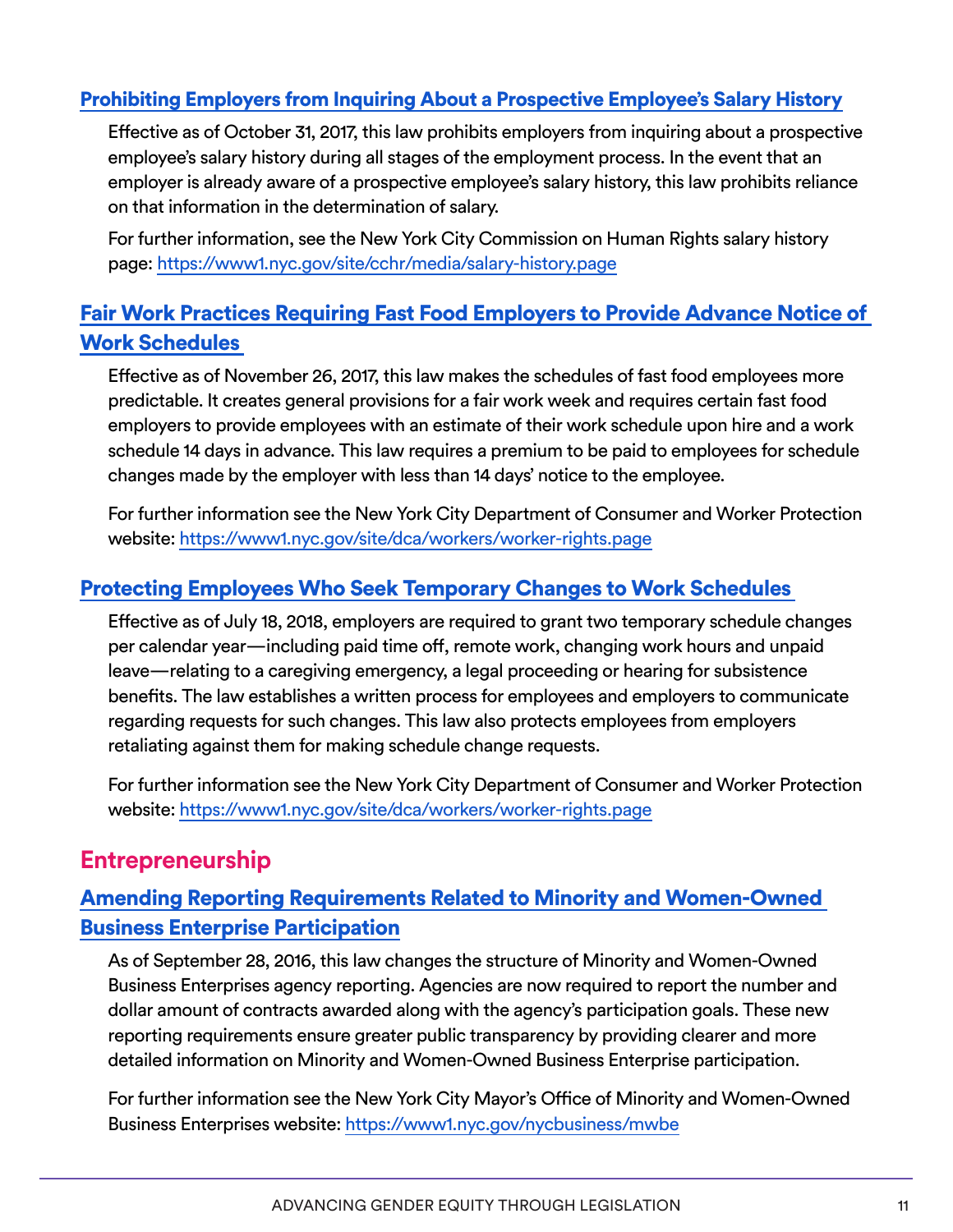# <span id="page-11-0"></span>[Annual Report Regarding the Satisfaction of Minority and Women Owned](https://legistar.council.nyc.gov/LegislationDetail.aspx?ID=2473917&GUID=8638ADAB-3812-4181-BCB2-7FA43757D5C0&Options=&Search=)  [Business Enterprises Goals](https://legistar.council.nyc.gov/LegislationDetail.aspx?ID=2473917&GUID=8638ADAB-3812-4181-BCB2-7FA43757D5C0&Options=&Search=)

Effective as of September 28, 2016, the New York City Economic Development Corporation is required to assess and evaluate the sale or lease of City-owned land for projects that can retain or create at least 25 jobs, in order to determine if they comply with Minority and Women-Owned Business Enterprise goals. An annual report summarizing these findings is required to be submitted to the Mayor and the Speaker of the Council.

For further information see the New York City Department of Small Business Services website: <https://www1.nyc.gov/site/sbs/index.page>

# [Establishment of an Minority and Women-Owned Business Enterprise](https://legistar.council.nyc.gov/LegislationDetail.aspx?ID=2513770&GUID=8373D8A5-1E3D-42D4-88C2-9CC72D3978AD&Options=&Search=)  [Advisory Board](https://legistar.council.nyc.gov/LegislationDetail.aspx?ID=2513770&GUID=8373D8A5-1E3D-42D4-88C2-9CC72D3978AD&Options=&Search=)

Effective as of September 28, 2016, this law establishes the Minority and Women-Owned Business Enterprise Advisory Board to enhance City procurement opportunities for underrepresented groups. The responsibility of the board is to advise the Mayor on Minority and Women-Owned Business Enterprise issues and methods to increase procurement participation, provide information to firms owned by minorities and women about opportunities, encourage them to certify as a Minority and Women-Owned Business Enterprise, and educate relevant stakeholders in order to support the City's efforts to increase economic opportunity. The board consists of a chair and no fewer than ten members appointed by and serving at the pleasure of the Mayor.

For further information see the New York City Mayor's Office of Minority and Women-Owned Business Enterprises website:<https://www1.nyc.gov/nycbusiness/mwbe>

#### [Requiring City Agency Minority and Women-Owned Business Enterprise](https://legistar.council.nyc.gov/LegislationDetail.aspx?ID=2523139&GUID=CD144499-A570-4354-9653-374C5E27F65C&Options=&Search=)  [Utilization Plans](https://legistar.council.nyc.gov/LegislationDetail.aspx?ID=2523139&GUID=CD144499-A570-4354-9653-374C5E27F65C&Options=&Search=)

Effective as of September 28, 2016, City agencies with more than \$5 million in procurements in the previous fiscal year are required to submit a public plan for the following year to the Department of Small Business Services detailing their Minority and Women-Owned Business Enterprise participation goals.

For further information see the New York City Mayor's Office of Minority and Women-Owned Business Enterprises website: <https://www1.nyc.gov/nycbusiness/mwbe>

# [Participation of Minority and Women-Owned Business Enterprises in](https://legistar.council.nyc.gov/LegislationDetail.aspx?ID=2900950&GUID=B3217627-DE96-4593-BCF5-C820E9601CC2&Options=&Search=)  [Construction Projects](https://legistar.council.nyc.gov/LegislationDetail.aspx?ID=2900950&GUID=B3217627-DE96-4593-BCF5-C820E9601CC2&Options=&Search=)

Effective as of April 31, 2018, this law lowers the project cost threshold to directly solicit Minority and Women-Owned Business Enterprises to work on a project from \$1.5 million to \$750,000. Applicants are required to inform the Department of Small Business Services after receiving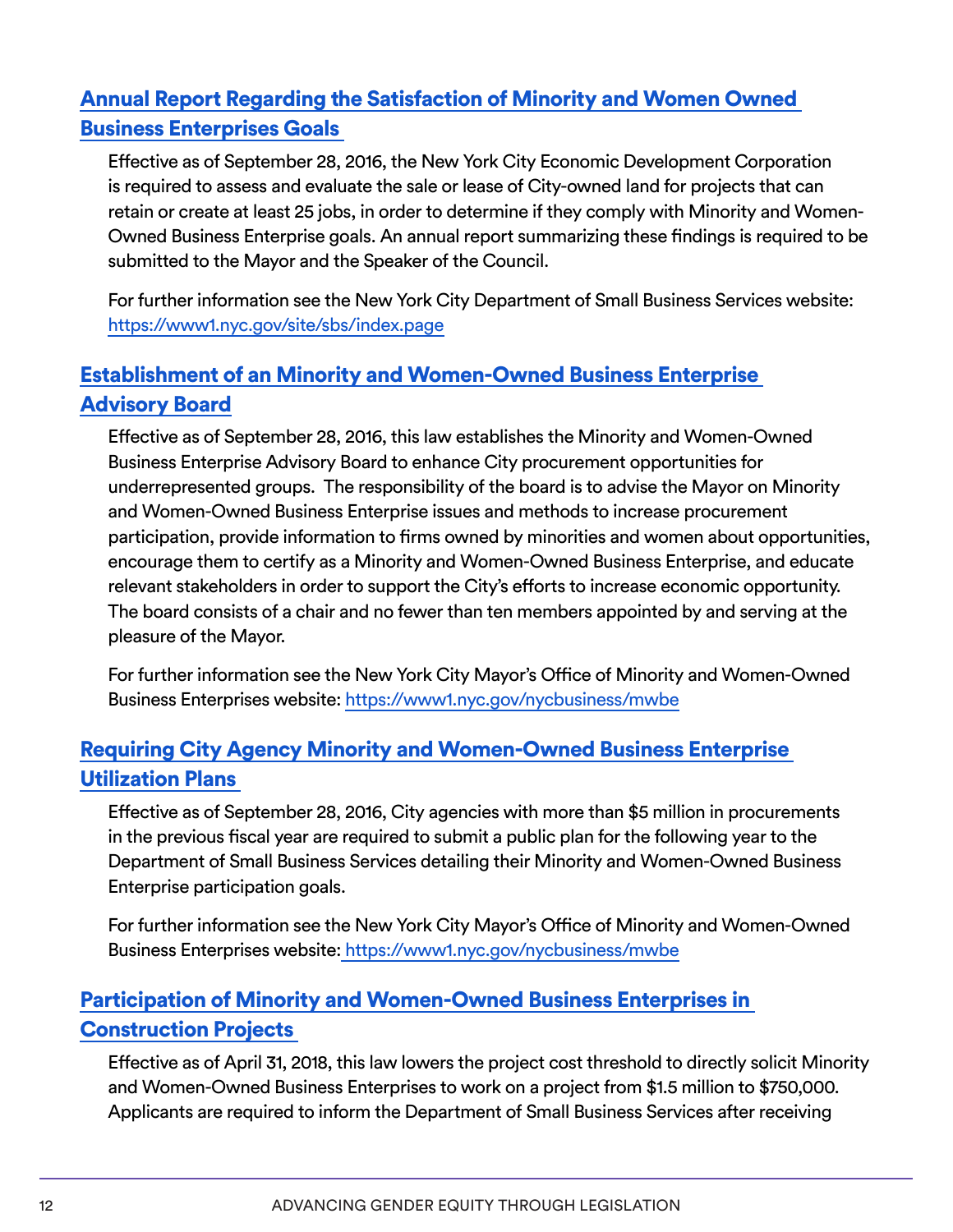<span id="page-12-0"></span>a final Industrial and Commercial Abatement (ICAP) award, and all applicants must submit certification that they are compliant with Minority and Women-Owned Business Enterprises program requirements to the Department of Small Business Services.

For further information see the New York City Department of Small Business Services website: <https://www1.nyc.gov/site/sbs/index.page>

#### [Requiring updates to](https://legistar.council.nyc.gov/LegislationDetail.aspx?ID=3872955&GUID=391F7DE2-91E6-4D0C-9CAC-2AC8A166BF0E&Options=ID%7CText%7C&Search=Gender) [Minority and Women-Owned Business Enterprises](https://legistar.council.nyc.gov/LegislationDetail.aspx?ID=3872955&GUID=391F7DE2-91E6-4D0C-9CAC-2AC8A166BF0E&Options=ID%7CText%7C&Search=Gender) [Programs and Training Protocols](https://legistar.council.nyc.gov/LegislationDetail.aspx?ID=3872955&GUID=391F7DE2-91E6-4D0C-9CAC-2AC8A166BF0E&Options=ID%7CText%7C&Search=Gender)

Effective as of October 13, 2019, this law requires the protocols for Minority and Women-Owned Business programs and training to be updated frequently. The law also requires contracting agencies to identify Minority-Owned Business Enterprises (MBEs), Women-Owned Business Enterprises (WBEs), and Emerging Business Enterprises (EBEs) they intend to employ for certain contracts. Lastly, the law enables the City's Chief Procurement Officer to exempt portions of certain contracts from the MBE, WBE, and EBE programs.

For further information see the New York City Mayor's Office of Minority and Women-Owned Business Enterprises website:<https://www1.nyc.gov/nycbusiness/mwbe>

# **Public Data**

#### [Gender, Racial, and Other Equity Assessments](https://legistar.council.nyc.gov/LegislationDetail.aspx?ID=2984574&GUID=3ADDE89E-6C0D-4C9F-8293-EC23C3FC166C&Options=&Search=)

Effective as of September 8, 2017, select New York City agencies are required to complete gender, racial, sexual orientation, and income assessments of their services and programs, employment practices, contracting practices, and budgeting in order to create action plans. The law requires select City agencies to report on efforts undertaken to implement action plans by July 1, 2019 and annually thereafter. The legislation also creates an equity committee to advise the relevant agencies and to review annual reports.

For further information see the New York City Commission on Human Rights website: [https://](https://www1.nyc.gov/site/cchr/index.page) [www1.nyc.gov/site/cchr/index.page](https://www1.nyc.gov/site/cchr/index.page)

#### [Reporting of Pay and Employment Equity Data](https://legistar.council.nyc.gov/LegislationDetail.aspx?ID=3371662&GUID=5FCAFC03-035E-45D9-BE1A-4EBE7D6DF43C&Options=ID%7CText%7C&Search=Committee+on+Civil+Rights)

Effective as of January 20, 2019, this law aims to identify and eliminate pay disparities in the City workforce. New York City agencies are required to report annual salary data on gender, ethnicity and race. The Mayor's Office of Data Analytics will issue a report to the Mayor and the Speaker, no later than May 31 each year. This same report will be posted publicly on the Mayor's Office of Data Analysis website and the Open NY website.

For further information see the New York City Commission on Human Rights website: [https://](https://www1.nyc.gov/site/cchr/index.page) [www1.nyc.gov/site/cchr/index.page](https://www1.nyc.gov/site/cchr/index.page)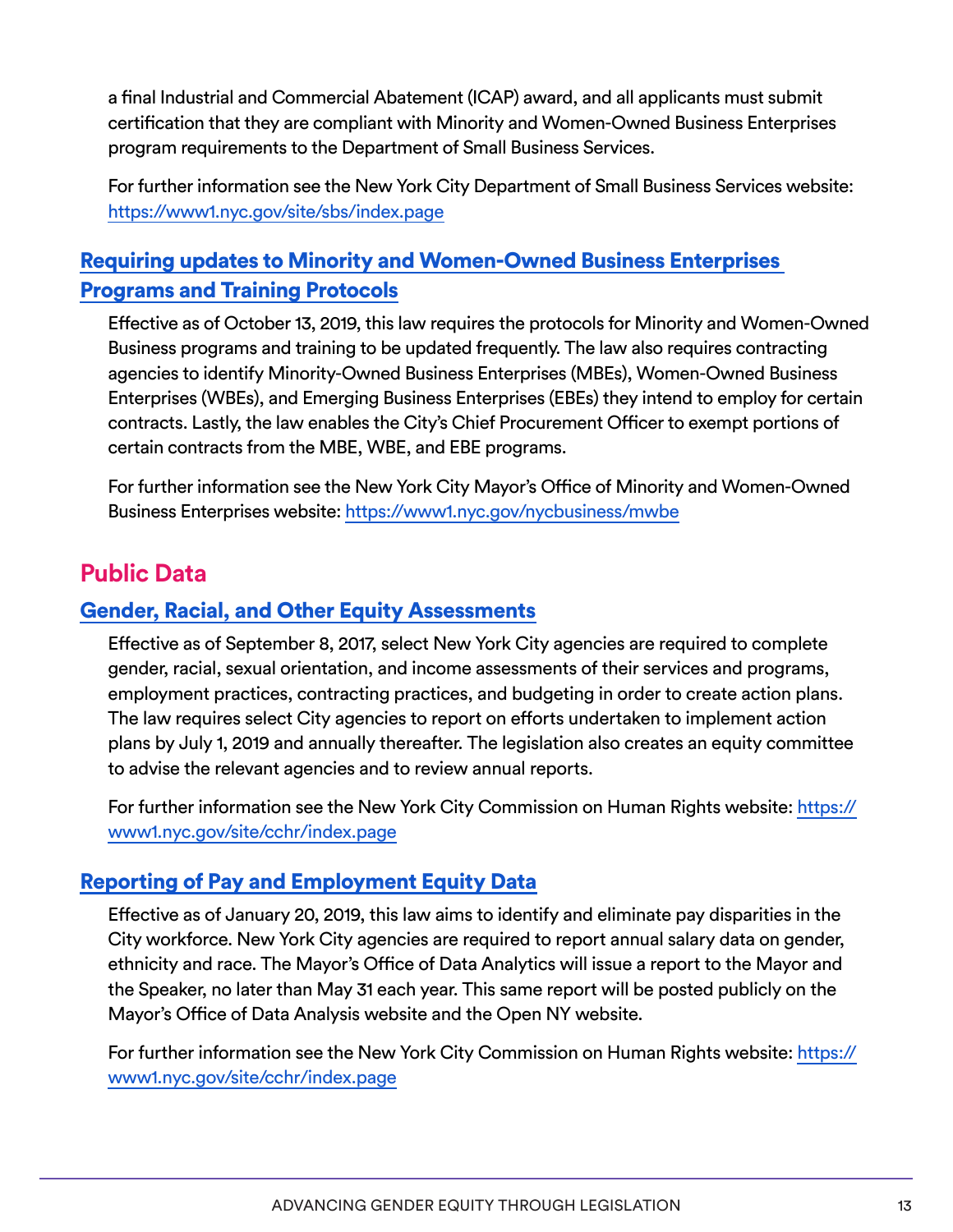# <span id="page-13-0"></span>[Reporting on Efforts to Prevent and Address Sex- and Gender-Based](https://legistar.council.nyc.gov/LegislationDetail.aspx?ID=3923328&GUID=FDFF3503-E312-4E5D-8D10-4E343103C8B8&Options=ID%7CText%7C&Search=women)  [Discrimination and Harassment](https://legistar.council.nyc.gov/LegislationDetail.aspx?ID=3923328&GUID=FDFF3503-E312-4E5D-8D10-4E343103C8B8&Options=ID%7CText%7C&Search=women)

Effective as of March 29, 2020, this law requires the Commission on Gender Equity to include information about sex-and gender-based discrimination, including discrimination in violation of Title IX, in its annual report. The due date for the annual report is now April 1 each year and the Commission on Gender Equity must post links to publicly reported data from City agencies, including the Department of Education, relating to sex- and gender-based discrimination and harassment. The law also requires the Department of Education to annually report on resources, support, policies and procedures related to preventing and addressing sex- and gender-based discrimination and harassment.

For further information see the New York City Commission on Gender Equity website: <https://www1.nyc.gov/site/genderequity/index.page>

# **Safe Workplaces**

# [Prohibiting Employment Discrimination and Discriminatory Harassment or](https://legistar.council.nyc.gov/LegislationDetail.aspx?ID=3486193&GUID=11DC0C25-02CE-4AEF-9846-D6ABAF0D2965&Options=ID%7CText%7C&Search=Gender)  **[Violence](https://legistar.council.nyc.gov/LegislationDetail.aspx?ID=3486193&GUID=11DC0C25-02CE-4AEF-9846-D6ABAF0D2965&Options=ID%7CText%7C&Search=Gender)**

Effective as of May 1, 2019, this law prohibits discrimination in employment, and discriminatory harassment or violence, based on an individual's sexual and reproductive health decisions. Sexual and reproductive health decisions are defined to include any decision by an individual to receive services relating to sexual and reproductive health, including the reproductive system and its functions. Such services include, but are not limited to, fertility-related medical procedures, sexually transmitted disease prevention, testing, and treatment, and family planning services and counseling, such as birth control drugs and supplies, emergency contraception, sterilization procedures, pregnancy testing, and abortion.

For further information see the New York City Commission on Human Rights Fact Sheet: [https://www1.nyc.gov/assets/cchr/downloads/pdf/publications/SexualReproHealthDecisions\\_](https://www1.nyc.gov/assets/cchr/downloads/pdf/publications/SexualReproHealthDecisions_KYR_8.20.2019) [KYR\\_8.20.2019.pdf](https://www1.nyc.gov/assets/cchr/downloads/pdf/publications/SexualReproHealthDecisions_KYR_8.20.2019)

#### [Protections for Workers Under the City's Human Rights Law](https://legistar.council.nyc.gov/LegislationDetail.aspx?ID=3331739&GUID=216BE991-3C48-48E0-A57C-0D06D51C0C29&Options=ID%7CText%7C&Search=domestic+workers)

Effective as of November 11, 2020, this law clarifies which workers are protected by the City Human Rights Law. In particular, the law specifies how to determine whether an employer has four or more employees (which triggers some of the obligations of the City Human Rights Law). An employer's parent, spouse, domestic partner, or child if employed by the employer, should be included in the employee count.

For further information see the New York City Commission on Human Rights website: <https://www1.nyc.gov/site/cchr/index.page>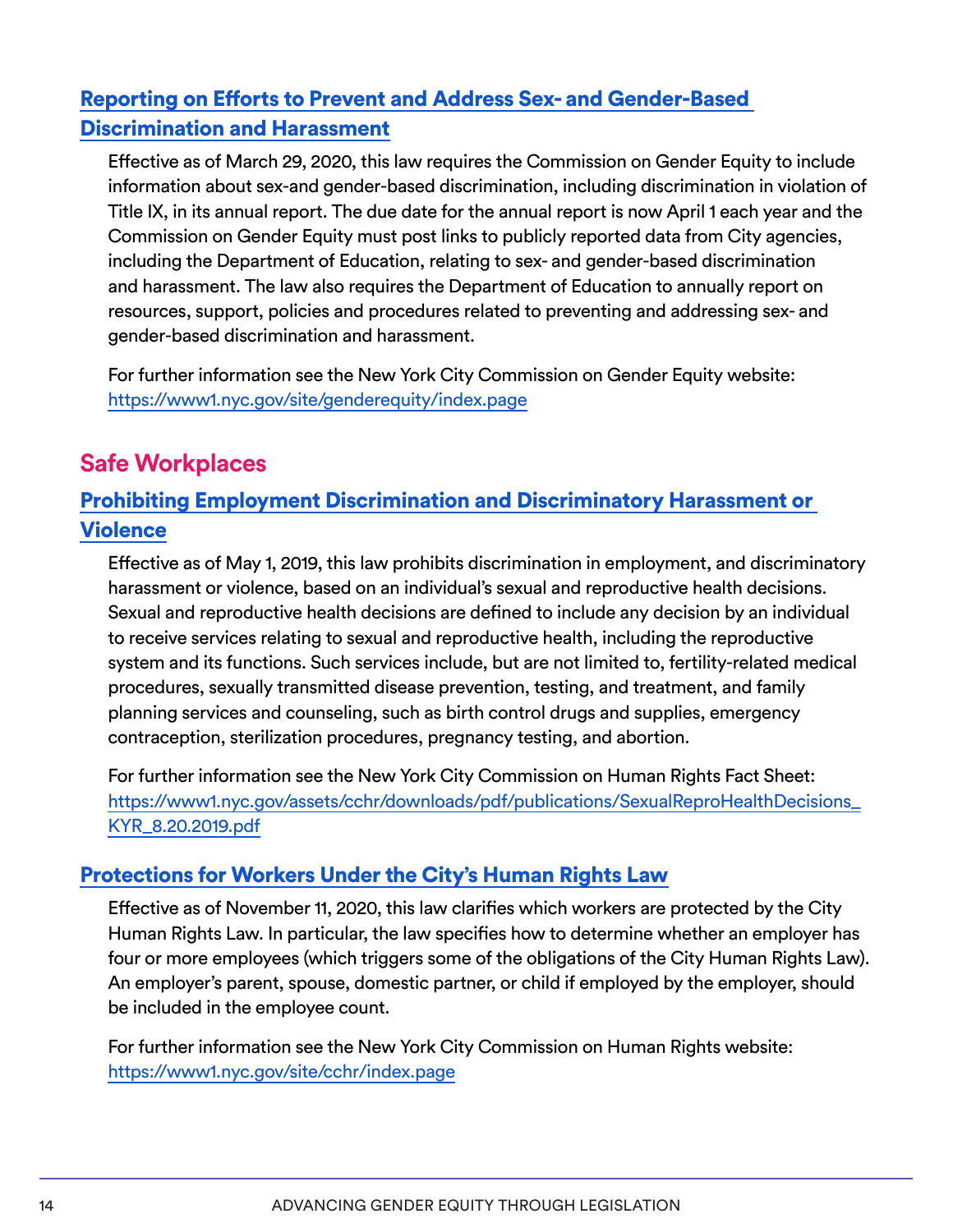# <span id="page-14-0"></span>Health and Reproductive Justice

The Commission on Gender Equity works toward a New York City where everyone has access to the information they need to make crucial healthcare decisions, and where everyone can obtain preventive care and affordable treatment for any kind of physical or mental illness. That's the foundation of a healthy city.

But cisgender and transgender women–particularly women of color–face unique barriers when they access healthcare, especially when it comes to sexual and reproductive health The Commission on Gender Equity is fighting to tear down these barriers, working toward sexual and reproductive health and justice for all New Yorkers. We strive to make birth control affordable and accessible, promote comprehensive sexual health education, and help vulnerable populations get the care they need.

Below are the laws passed to advance health and reproductive justice in NYC, between 2014 and 2020.

### **Healthcare Access**

### [Plan for Serving the Behavioral Health Needs of Lesbian, Gay, Bisexual,](https://legistar.council.nyc.gov/LegislationDetail.aspx?ID=2764879&GUID=A1C784B6-BCDF-4230-9622-49DD8ECA0B0D&Options=ID%7CText%7C&Search=sexual+health)  [Transgender and Questioning \(LGBTQ\) Persons](https://legistar.council.nyc.gov/LegislationDetail.aspx?ID=2764879&GUID=A1C784B6-BCDF-4230-9622-49DD8ECA0B0D&Options=ID%7CText%7C&Search=sexual+health)

Effective as of July 22, 2017, the Department of Health and Mental Hygiene is required to create and submit a plan to serve the behavioral health needs of LGBTQ persons, including people under 24 and over 65 years old.

For further information see the New York City Department of Health and Mental Hygiene website:<https://www1.nyc.gov/site/doh/about/about-doh.page>

#### [Board of Correction Task Force to Address Policies Related to the Treatment of](https://legistar.council.nyc.gov/LegislationDetail.aspx?ID=3923931&GUID=94F7EE69-D9E4-45D2-8A98-A67C055EAE20&Options=ID%7CText%7C&Search=Int+1535-2019)  [Transgender, Gender Non-Conforming, and Non-Binary Individuals](https://legistar.council.nyc.gov/LegislationDetail.aspx?ID=3923931&GUID=94F7EE69-D9E4-45D2-8A98-A67C055EAE20&Options=ID%7CText%7C&Search=Int+1535-2019)

Effective as of July 27, 2019, the Board of Correction is required to convene a taskforce to recommend policy related to transgender, gender non-conforming and non-binary individuals in Department of Correction custody. Within one year of the formation of the task force, a report is to be provided to the Department of Correction, Mayor and the Speaker of the Council. This report is to be posted on the Department of Correction website.

For further information see New York City Board of Correction website: <https://www1.nyc.gov/site/boc/about/about.page>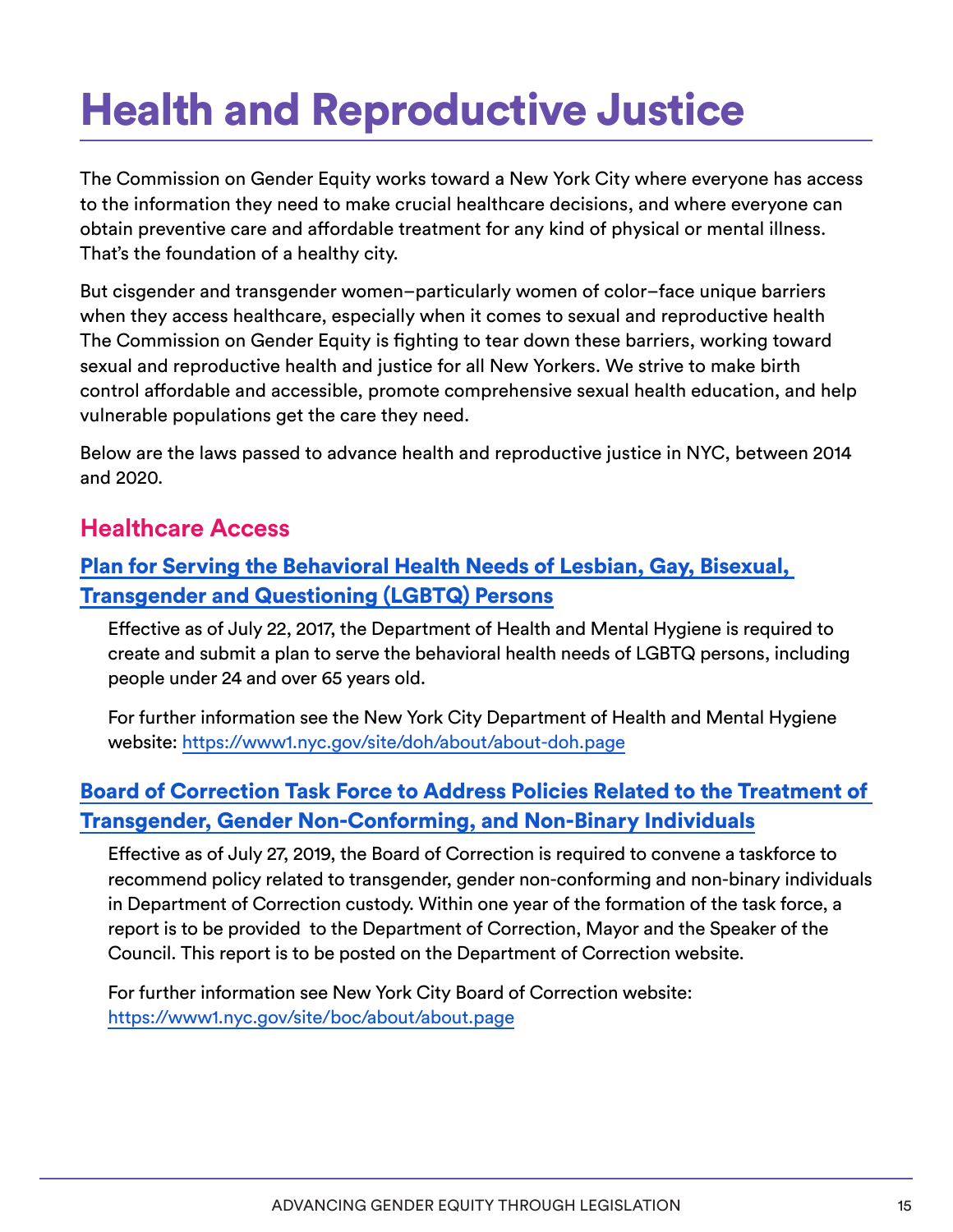### <span id="page-15-0"></span>[Access to Substance Abuse Treatment for Transgender, Gender Non-](https://legistar.council.nyc.gov/LegislationDetail.aspx?ID=3921488&GUID=58A23CA5-C710-4020-81A8-886C1A0BD963&Options=ID%7CText%7C&Search=Int+1514-2019)[Conforming, Non-Binary, and Intersex Individuals](https://legistar.council.nyc.gov/LegislationDetail.aspx?ID=3921488&GUID=58A23CA5-C710-4020-81A8-886C1A0BD963&Options=ID%7CText%7C&Search=Int+1514-2019)

Effective as of October 25, 2019, this law requires all Department of Correction facilities housing transgender, gender nonconforming, non-binary and intersex individuals to have access to comprehensive substance abuse treatment. The Commissioner of Correction shall ensure that any housing unit in which transgender, intersex, non-binary, or gender non-conforming individuals have access to the same substance abuse treatment as other incarcerated individuals.

For further information see the New York City Department of Correction website: <https://www1.nyc.gov/site/doc/index.page>

### [Mental Health Treatment for Transgender, Gender Non-Conforming, Non-](https://legistar.council.nyc.gov/LegislationDetail.aspx?ID=3921537&GUID=90825BC6-31D3-4D0F-A675-22E99257F5A7&Options=ID%7CText%7C&Search=Int+1513-2019)[Binary and Intersex Individuals](https://legistar.council.nyc.gov/LegislationDetail.aspx?ID=3921537&GUID=90825BC6-31D3-4D0F-A675-22E99257F5A7&Options=ID%7CText%7C&Search=Int+1513-2019)

Effective as of October 25, 2019, this law mandates all Department of Correction facilities housing transgender, gender non-conforming, non-binary and intersex individuals to provide access to comprehensive mental health treatment and relevant staff with specialized training in mental health concerns for the transgender, gender nonconforming, non-binary, and intersex populations.

For further information see the New York City Department of Health and Mental Hygiene website:<https://www1.nyc.gov/site/doh/about/about-doh.page>

# **Menstrual Justice**

#### [Requiring the Department of Correction Issue Feminine Hygiene Products to](https://legistar.council.nyc.gov/LegislationDetail.aspx?ID=2637117&GUID=4D97B9EE-4986-4B87-B846-2E52A329695A&Options=ID%7CText%7C&Search=feminine+hygiene)  [Inmates](https://legistar.council.nyc.gov/LegislationDetail.aspx?ID=2637117&GUID=4D97B9EE-4986-4B87-B846-2E52A329695A&Options=ID%7CText%7C&Search=feminine+hygiene)

Effective as of July 13, 2016, the Department of Correction must provide all female inmates with menstrual products as soon as practicable upon request. This law also requires the Department of Correction to provide individuals arrested and detained in the custody of the Department for at least 48 hours with feminine hygiene products as soon as practicable upon request.

For further information see the New York City Department of Correction website: <https://www1.nyc.gov/site/doc/index.page>

#### [Provision of Feminine Hygiene Products to Residents in Temporary Shelters](https://legistar.council.nyc.gov/LegislationDetail.aspx?ID=2637112&GUID=31322AF8-376A-4D7F-93B2-4243BA5E4181&Options=ID%7CText%7C&Search=feminine+hygiene)

Effective as of November 10, 2016, this law requires the Department of Citywide Administrative Services to provide menstrual products to agencies operating or overseeing temporary shelters to meet the needs of its residents. This includes the Department of Homeless Services family shelters and single adult women shelters, Department of Youth and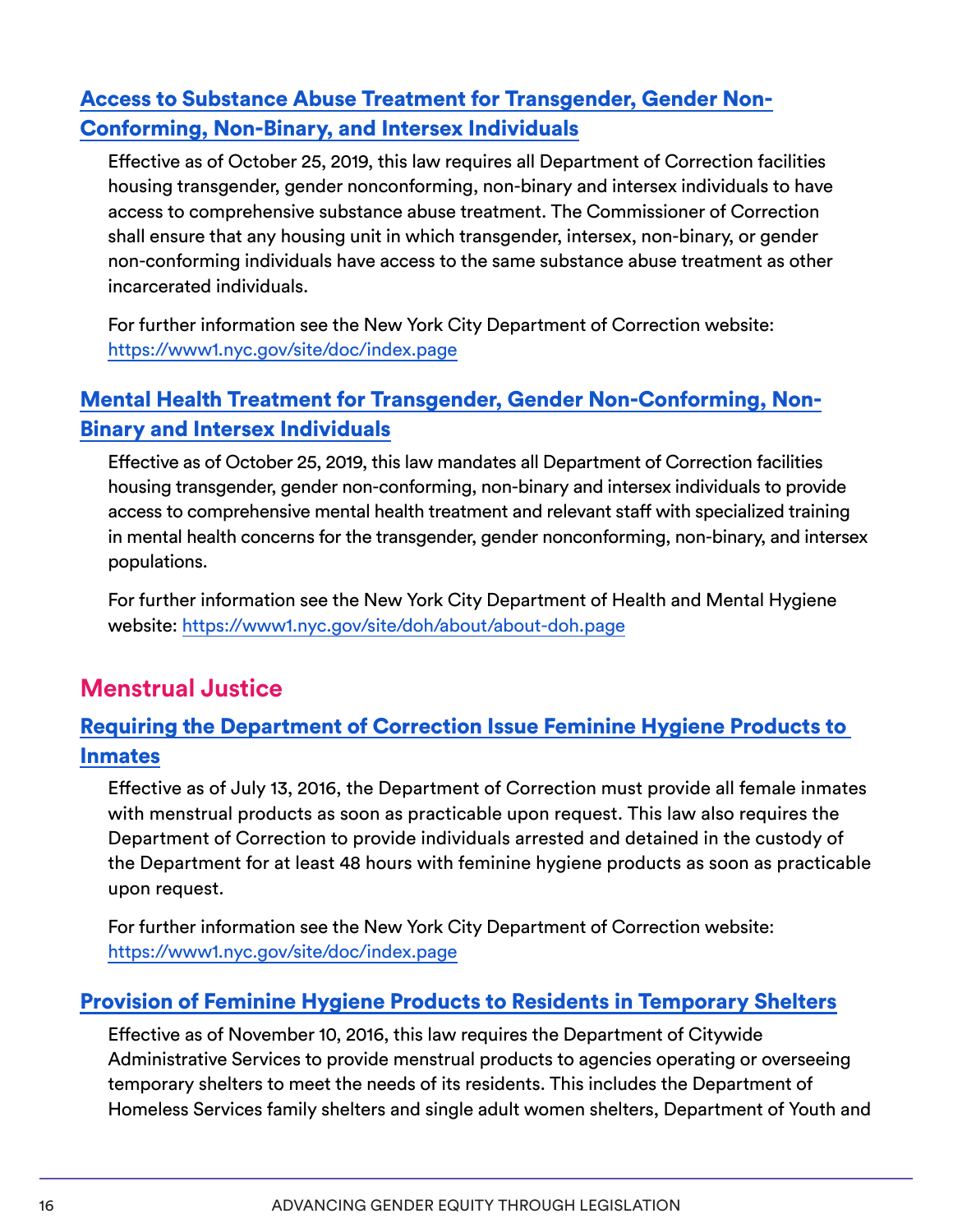<span id="page-16-0"></span>Community Development shelters, and Human Resources Administration domestic violence shelters. The Department of Citywide Administrative Services is also required to supply menstrual products to youth in secure detention facilities and congregate care facilities.

For further information see the New York City Department of Citywide Administrative Services website:<https://www1.nyc.gov/site/dcas/index.page>

#### [Provision of Feminine Hygiene Products in Public Schools](https://legistar.council.nyc.gov/LegislationDetail.aspx?ID=2637114&GUID=834E4DFC-7F14-4E1E-812F-2CD862A4FC1D&Options=ID%7CText%7C&Search=feminine+hygiene)

Effective as of November 10, 2016, the Department of Education is required to make menstrual products available at no cost to students in the bathrooms of school buildings. This includes all facilities that are leased by the Department of Education or over which Department of Education has care, custody, and control, serving female students in grades 6-12.

For further information see the New York City Department of Education website: <https://www.schools.nyc.gov>

# **Public Data**

#### [Reporting on Maternal Mortality and Morbidity](https://legistar.council.nyc.gov/LegislationDetail.aspx?ID=3498546&GUID=87504419-6255-4349-B173-F4A9FA5009FE&Options=ID%7CText%7C&Search=gender)

Effective as of November 17, 2018, this law requires the Department of Health and Mental Hygiene to provide an annual and a five-year report regarding maternal mortality and morbidity to the Speaker of the City Council. This law also establishes the Maternal Mortality and Morbidity Review Committee (M3RC).

For further information see the New York City Department of Health and Mental Hygiene website:<https://www1.nyc.gov/site/doh/about/about-doh.page>

#### [Amending Sex Designation on Birth Records and the Issuance of Birth Records](https://legistar.council.nyc.gov/LegislationDetail.aspx?ID=3521898&GUID=A052CA3B-4FB7-4DD0-8318-5112E8422BA1&Options=&Search=)

Effective as of January 1, 2019, this law allows individuals to change the sex designation on their birth record to match their gender identity. The application would be supported by a signed and notarized statement by the individual, attesting that the request for a change of gender to female, male, or "X" is to match the person's legal gender with the person's gender identity. The term "X" means a gender that is not exclusively male or female.

For further information see the New York City Department of Health and Mental Hygiene website:<https://www1.nyc.gov/site/doh/about/about-doh.page>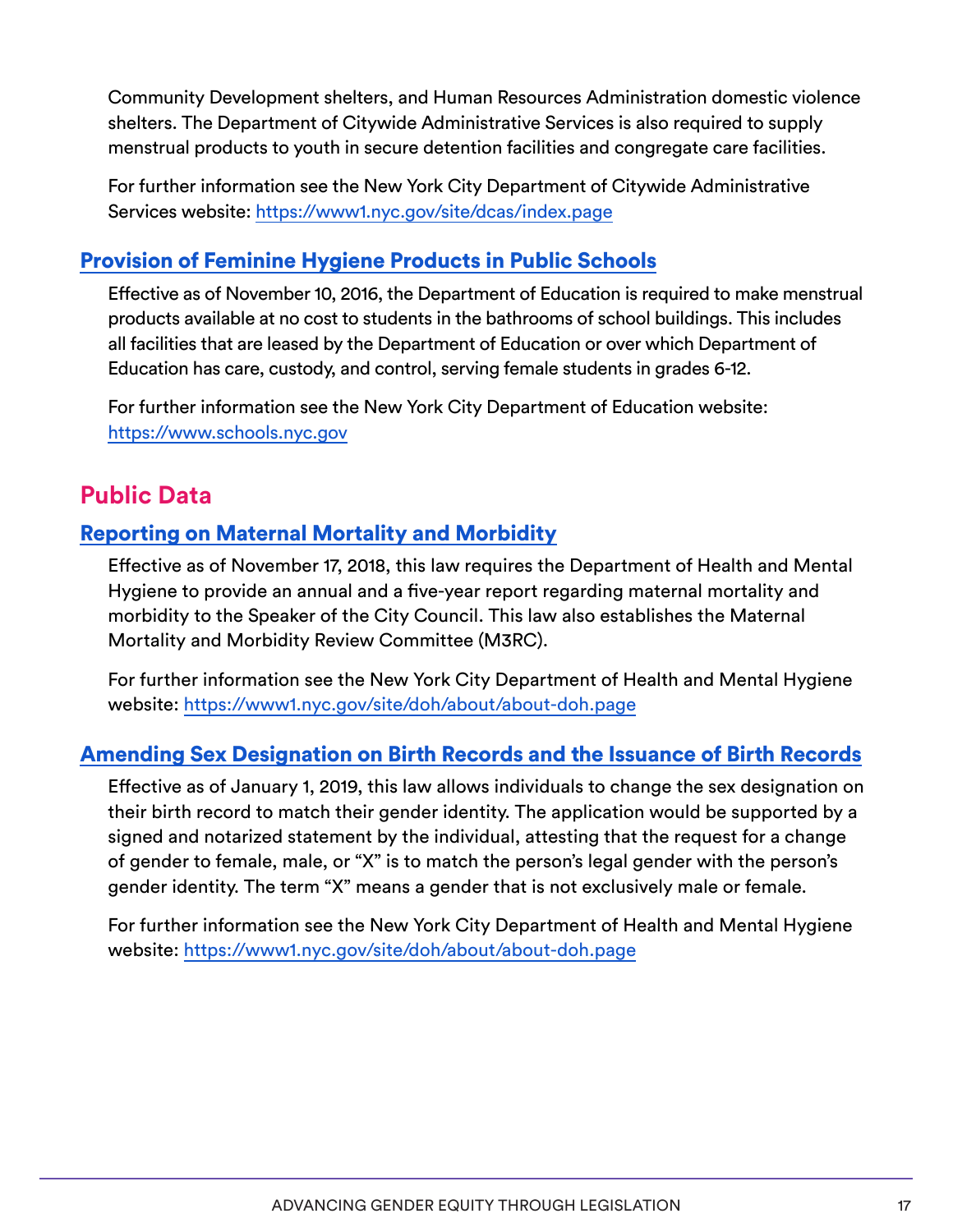#### <span id="page-17-0"></span>[Annual Survey of Lead-Based Paint Survey in Day Care of Facilities](https://legistar.council.nyc.gov/LegislationDetail.aspx?ID=3498552&GUID=4B027FB2-02C8-4571-9F3B-5DA56A4A1AF8&Options=ID%7CText%7C&Search=child+care)

Effective as of August 12, 2019, this law mandates that the operator of a day care facility built before January 1, 1978 (i.e. preschools, nursery schools, and schools) must conduct an annual survey of the facility, and more often if necessary, to determine the physical condition of surface-coating material throughout each such facility. The survey results will be provided to the Department of Health and Mental Hygiene and this information will be publicly available online. The parent or guardian of each child who attends the facility will be directly notified of survey results.

For further information see the New York City Department of Mental Health and Hygiene website:<https://www1.nyc.gov/site/doh/health/health-topics/contact-dohmh.page>

#### [Investigating Elevated Blood Levels of Children in Day Care Facilities with](https://legistar.council.nyc.gov/LegislationDetail.aspx?ID=3343772&GUID=D826FA06-E66A-4ECD-BBF1-B30F7BE3C3C2&Options=ID%7cText%7c&Search=child+care)  [Lead-Based Paint](https://legistar.council.nyc.gov/LegislationDetail.aspx?ID=3343772&GUID=D826FA06-E66A-4ECD-BBF1-B30F7BE3C3C2&Options=ID%7cText%7c&Search=child+care)

Effective as of August 12, 2019, this law requires the Department of Health and Mental Hygiene to investigate the potential sources of elevated blood lead levels in children, including an inspection of any building where a child with an elevated blood lead level spends 10 or more hours per week. Facilities providing day care services must post notices describing any order to remediate a lead hazard and remediate such hazard within 21 days. This law also expands a building owner's responsibility, requiring the owner to investigate and remediate a lead hazard when a child spends ten or more hours per week in one of their units.

For further information see the New York City Department of Mental Health and Hygiene website:<https://www1.nyc.gov/site/doh/health/health-topics/contact-dohmh.page>

#### [Sexual Health Education Reporting](https://legistar.council.nyc.gov/LegislationDetail.aspx?ID=3834156&GUID=A0ABDDA5-0868-45CD-A8C4-64E9B99013A0&Options=ID%7CText%7C&Search=Int+1348-2019)

Effective as of October 13, 2019, this law requires the Department of Education to report annually on the amount of health education (including HIV/AIDS education and sexual health education) received by students in each grade at each school. Reporting includes the number of certified health education instructors at each school, specified by full-time and part-time licensed instructors, and the number of instructors who teach on an incidental basis.

For further information see the New York City Department of Education website: <https://www.schools.nyc.gov>

#### [Requiring Reports on Preschool Special Education and Early Intervention](https://legistar.council.nyc.gov/LegislationDetail.aspx?ID=3860339&GUID=B4E7514E-A3A3-4A67-BADE-EA4D42D9C1D4&Options=ID%7CText%7C&Search=child+care)  **[Services](https://legistar.council.nyc.gov/LegislationDetail.aspx?ID=3860339&GUID=B4E7514E-A3A3-4A67-BADE-EA4D42D9C1D4&Options=ID%7CText%7C&Search=child+care)**

Effective as of January 19, 2020, this law requires the Department of Education to report annually on several indicators regarding its evaluation of preschool-age children for special education services and the provision of such services. These indicators include the initial referral for evaluation, the provision of services, and reporting on how many students eligible to receive such services actually receive them, in full and partial. The law also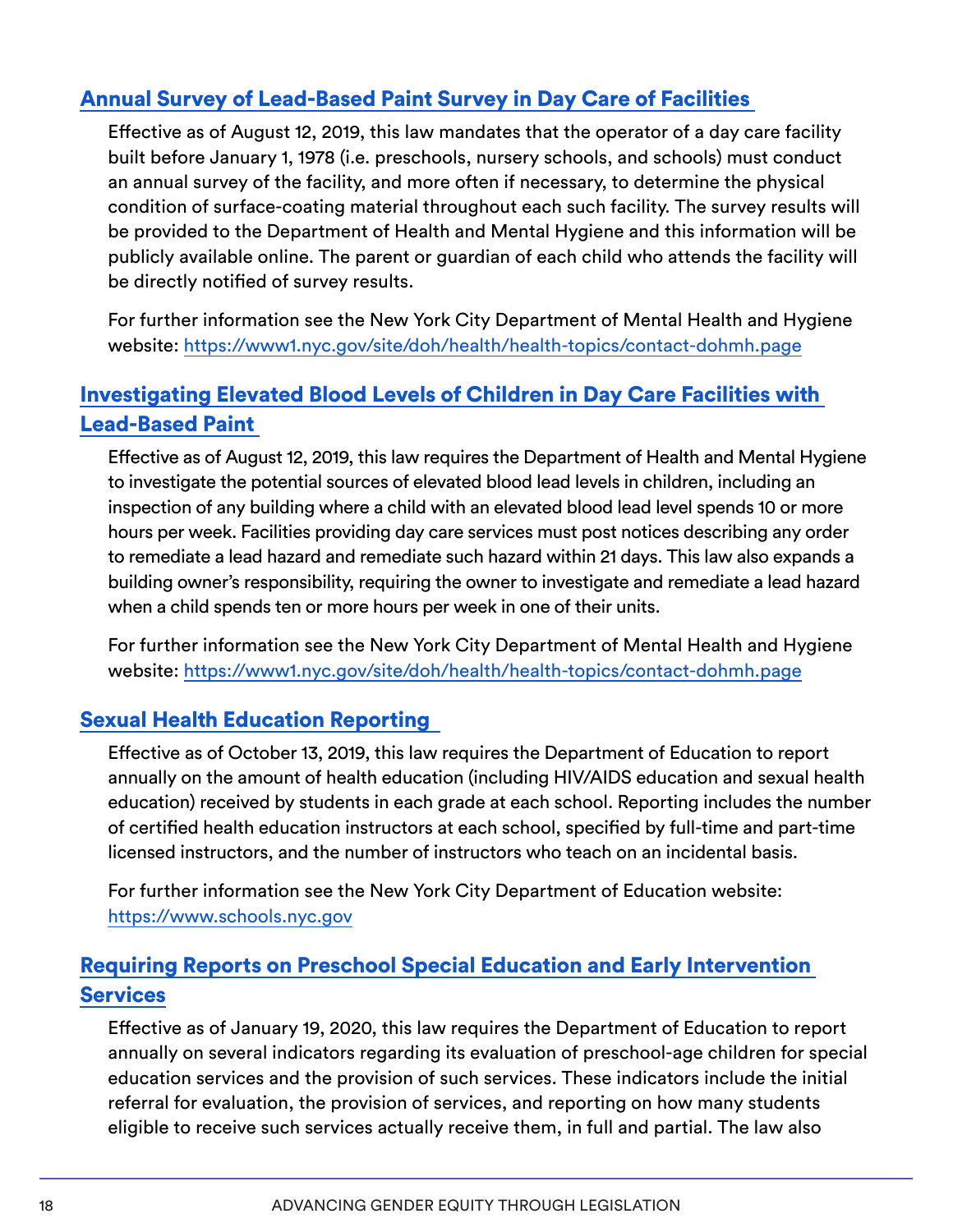<span id="page-18-0"></span>mandates the Department of Health and Mental Hygiene to report annually on indicators regarding its provision of early intervention services to eligible children ages zero to three.

For further information see the New York City Department of Mental Health and Hygiene website:<https://www1.nyc.gov/site/doh/health/health-topics/contact-dohmh.page>

# **Sexual Harassment Prevention**

### [Stop Sexual Harassment in New York City Act: Division of Labor Services](https://legistar.council.nyc.gov/LegislationDetail.aspx?ID=3354947&GUID=01F0E0BD-E33C-4842-A39B-A486437DD780&Options=ID%7CText%7C&Search=sexual+harassment)  [Employment Reports](https://legistar.council.nyc.gov/LegislationDetail.aspx?ID=3354947&GUID=01F0E0BD-E33C-4842-A39B-A486437DD780&Options=ID%7CText%7C&Search=sexual+harassment)

Effective as of July 8, 2018, this law requires that the Division of Labor Services employment report, required by City contractors, include employment practices, policies, and procedures as they relate to preventing and addressing sexual harassment.

For further information see the New York City Department of Small Business Services website:<https://www1.nyc.gov/site/sbs/index.page>

#### [Stop Sexual Harassment in New York City Act: Creating an Anti-Sexual](https://legistar.council.nyc.gov/LegislationDetail.aspx?ID=3354924&GUID=CF950C5F-988C-417F-A720-53451ADA064B&Options=ID%7CText%7C&Search=sexual+harassment)  [Harassment Rights and Responsibilities Poster](https://legistar.council.nyc.gov/LegislationDetail.aspx?ID=3354924&GUID=CF950C5F-988C-417F-A720-53451ADA064B&Options=ID%7CText%7C&Search=sexual+harassment)

Effective as of September 6, 2018, this law mandates the New York City Commission on Human Rights to design an anti-sexual harassment rights and responsibilities poster. All employers in New York City are required to display this poster in a clearly visible location where employees gather. This law also requires an information sheet on sexual harassment be distributed to employees at time of hire.

For further information see the New York City Commission on Human Rights website: <https://www1.nyc.gov/site/cchr/index.page>

#### [Stop Sexual Harassment in New York City Act: Mandating Anti-Sexual](https://legistar.council.nyc.gov/LegislationDetail.aspx?ID=3354925&GUID=D9986F4A-C3A9-4299-BAA8-5A1B1A1AD31E&Options=ID%7CText%7C&Search=sexual+harassment)  [Harassment Training for Private Employers](https://legistar.council.nyc.gov/LegislationDetail.aspx?ID=3354925&GUID=D9986F4A-C3A9-4299-BAA8-5A1B1A1AD31E&Options=ID%7CText%7C&Search=sexual+harassment)

Effective as of April 1, 2019, this law mandates that all private employers with 15 or more employees conduct annual anti-sexual harassment training for all employees, including supervisors and managerial employees. The New York City Commission on Human Rights, in order to help employers meet this mandate, is responsible for creating an online interactive training module to be posted on their website for access by employers.

For further information see the New York City Commission on Human Rights website: <https://www1.nyc.gov/site/cchr/index.page>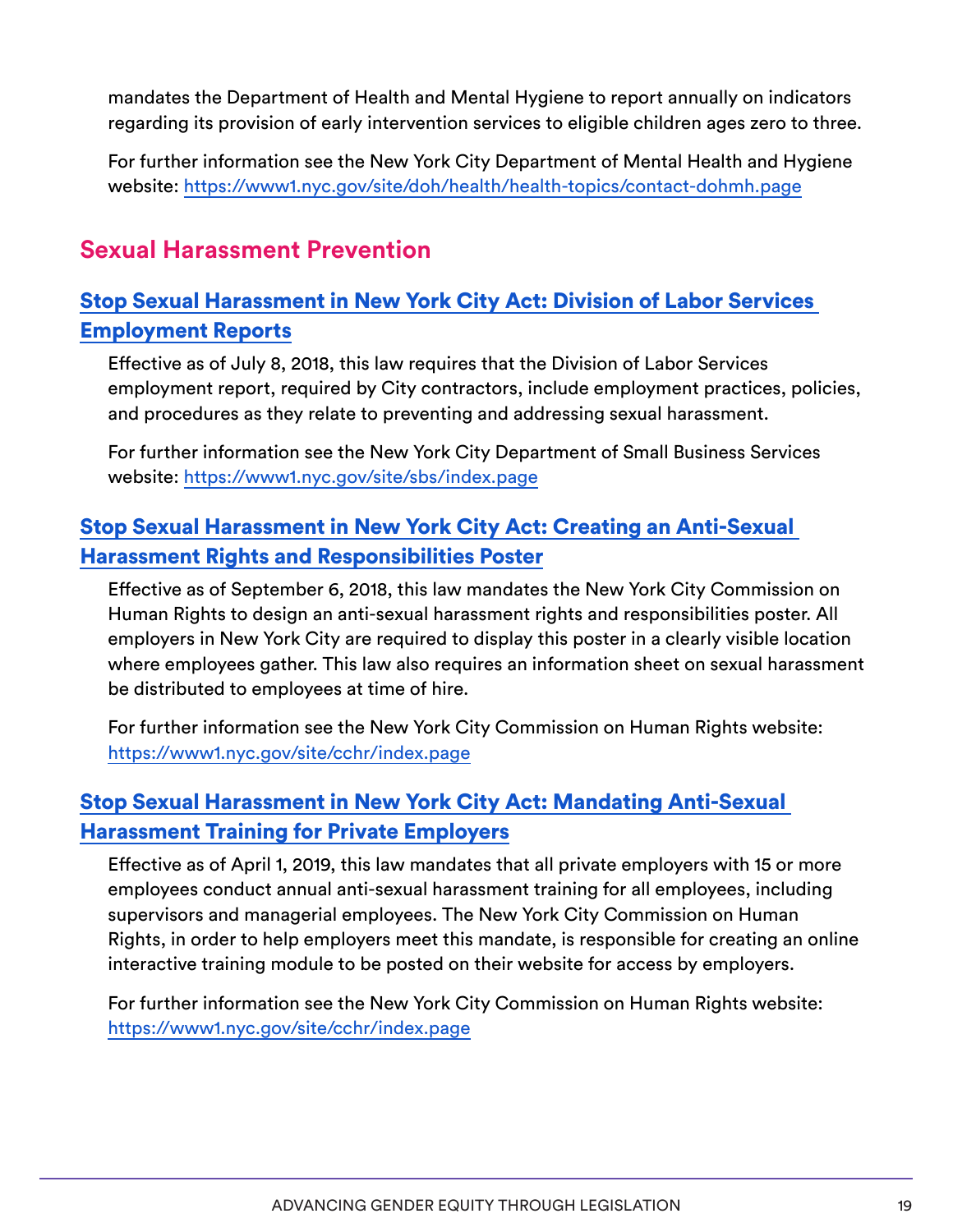# <span id="page-19-0"></span>[Stop Sexual Harassment in NYC Act: Report on Sexual Harassment Prevention](https://legistar.council.nyc.gov/LegislationDetail.aspx?ID=3354915&GUID=7A944D7E-BD65-490F-96BE-DCC3CFDBFA46&Options=ID|Text|&Search=612-A)  [Training at City Agencies](https://legistar.council.nyc.gov/LegislationDetail.aspx?ID=3354915&GUID=7A944D7E-BD65-490F-96BE-DCC3CFDBFA46&Options=ID|Text|&Search=612-A)

Effective as of April 1, 2019, this law requires annual reporting on workplace sexual harassment incidents within City agencies. The Department of Citywide Administrative Services collects sexual harassment data and submits a report to the Mayor, City Council, and Commission on Human Rights which will be posted on the Commission on Human Rights website.

For further information see the New York City Commission on Human Rights website: <https://www1.nyc.gov/site/cchr/index.page>

# **Sexual Health Education**

#### [Creating a Sexual Health Education Task Force](https://legistar.council.nyc.gov/LegislationDetail.aspx?ID=2537056&GUID=CBBACEFF-D552-446A-8182-D9CA579C7FE0&Options=ID%7CText%7C&Search=sexual+health)

Effective as of May 30, 2017, this law creates a sexual education task force to review the current sexual health education curricula and the implementation of sexual health education in New York City public schools and to issue a report with findings and recommendations for the improvement and expansion of sexual health education topics taught in grades K-12.

For further information see the New York City Department of Education website: <https://www.schools.nyc.gov>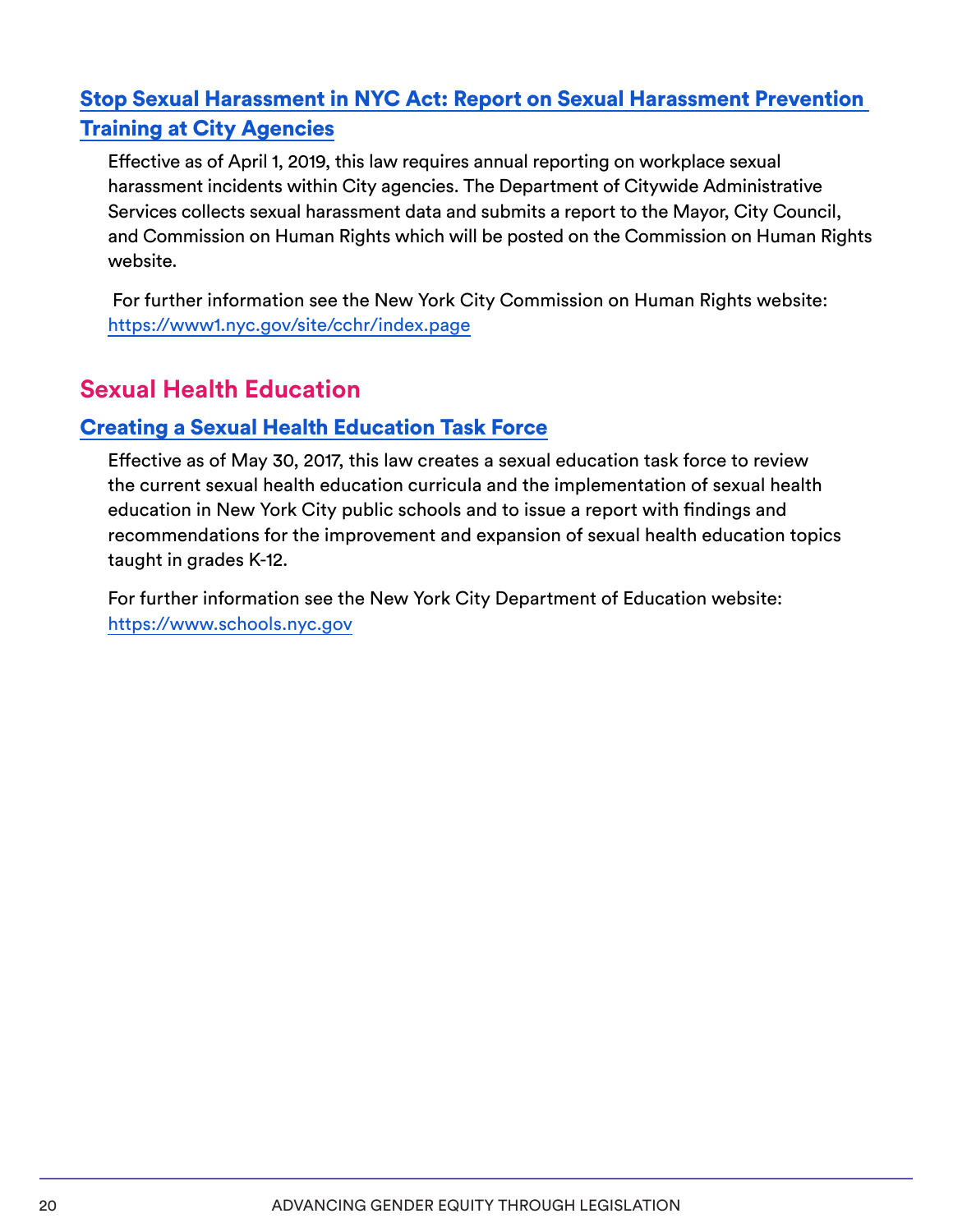# <span id="page-20-0"></span>**Safety**

New York's girls, women, and transgender and gender non-binary individuals still face violence, harassment, and sexual abuse every single day. LGBTQ New Yorkers, especially transgender women of color, are particularly vulnerable to this violence.

The Commission on Gender Equity believes that in New York City, everyone should be safe wherever they go, whether on the street, in school or at work, or in their own home. Working closely with partners throughout City government–including the Mayor's Office to End Domestic and Gender-Based Violence, the City Commission on Human Rights, the NYPD, and many others–CGE works to combat human trafficking, to aid survivors of domestic violence, and to improve public safety. We also support citywide efforts to secure justice for survivors of all kinds of violence, combat street harassment, and provide inclusive and affirming resources to the LGBTQ community.

Below is a listing of laws passed between 2014 and 2020 to increase safety for girls, women, and transgender and gender non-binary New Yorkers.

# **Child Safety**

#### [Police Department Child-Sensitive Arrest Required Training and Guidance](https://legistar.council.nyc.gov/LegislationDetail.aspx?ID=3844837&GUID=F33CCA96-2836-4B2C-9D6B-C6E86387787B&Options=ID%7CText%7C&Search=child+care)

Effective as of March 14, 2020, this law requires the Police Department to develop guidance and train its officers on procedures to be followed when arresting a caregiver with a child present. The goal of this additional guidance is to minimize trauma to child bystanders.

For further information see New York City Police Department website: <https://www1.nyc.gov/site/nypd/index.page>

# **Gender-Based Violence Prevention**

#### [Earned Sick and Safe Time](https://legistar.council.nyc.gov/LegislationDetail.aspx?ID=2867849&GUID=DCC83D1C-0D6A-4E38-9FEB-6974CA947D6F&Options=ID%7CText%7C&Search=)

Effective as of May 5, 2018, the "Earned Sick Time Act" was expanded and renamed the "Earned Sick and Safe Time Act." This law allows victims of family offense matters, such as disorderly conduct, harassment, and sexual offenses such as sexual misconduct, forcible touching and sexual abuse, stalking and human trafficking to use earned "safe" hours in connection with such abuse. Safe hours are available for employees to obtain services from a domestic violence shelter or rape crisis center; participate in safety planning, temporarily or permanently relocate; to meet with an attorney or other social service provider to obtain information and advice; or take other actions to ensure their own or a family members' safety.

For further information see the New York City Department of Consumer and Worker Protection website:<https://www1.nyc.gov/site/dca/workers/worker-rights.page>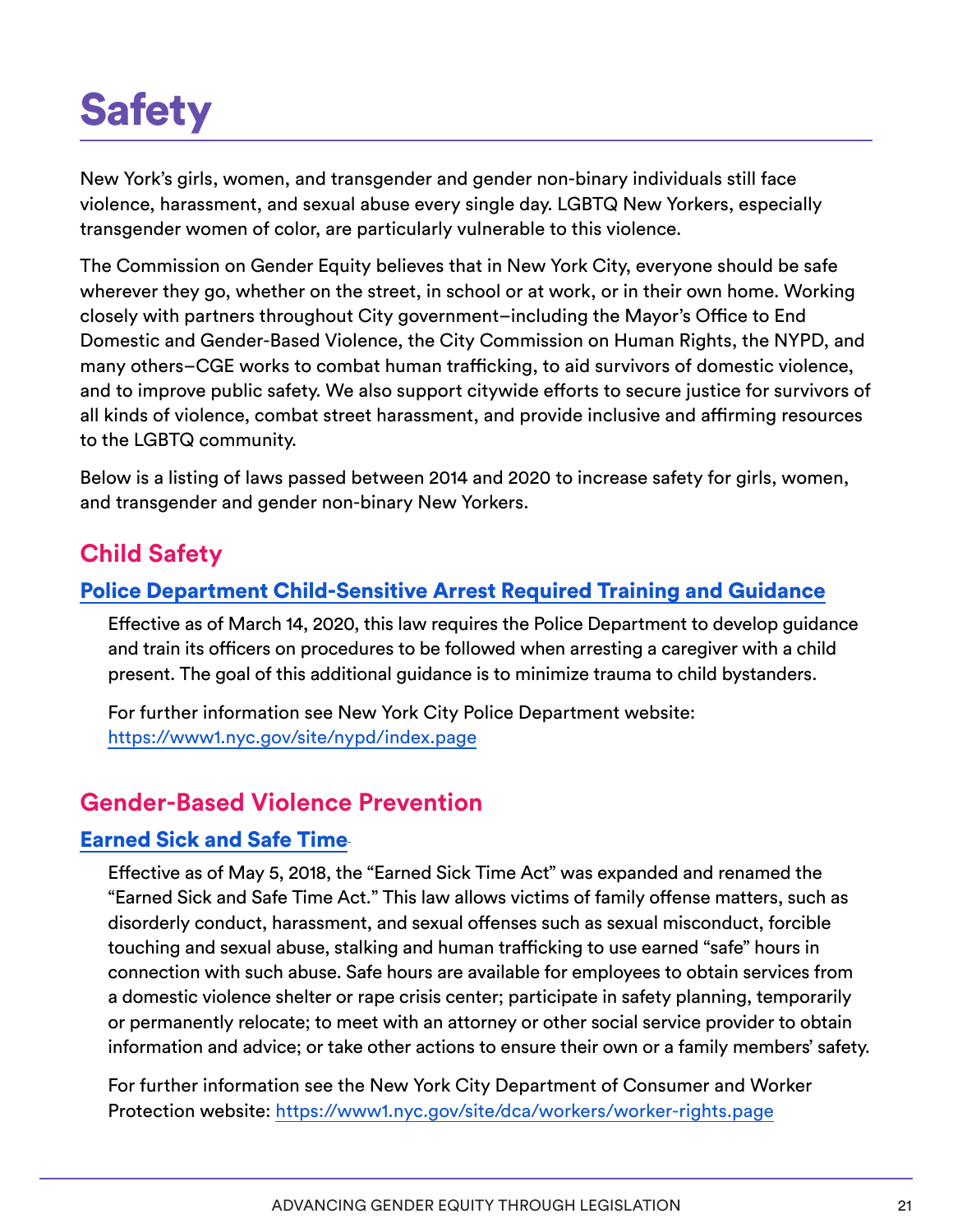#### <span id="page-21-0"></span>[Making Improvements to Clarify and Strengthen the Human Rights Law](https://legistar.council.nyc.gov/LegislationDetail.aspx?ID=2524277&GUID=95BD1BC8-BC4F-4320-9130-E6705CE17161&Options=ID%7CText%7C&Search=1012)

Effective as of October 16, 2018, this law restructures and modernizes the language in the Human Rights Law and clarifies the scope of the law's protections for victims of domestic violence, sex offenses, and stalking.

For further information see the New York City Commission on Human Rights website: <https://www1.nyc.gov/site/cchr/index.page>

#### [Reporting Domestic Violence Initiatives, Indicators, and Factors](https://legistar.council.nyc.gov/LegislationDetail.aspx?ID=3332142&GUID=13B15146-5BC4-436E-B4BA-33761ED55F96&Options=ID%7CText%7C&Search=gender)

Effective as of February 24, 2019, this law requires an annual report on the City's domestic violence initiatives, indicators, and factors by the Mayor's Office to End Domestic and Gender-Based Violence. This report is submitted to the Mayor and Speaker of the Council as well as posted on the agency website. The New York Police Department is also required to submit an annual report that includes data on chronic domestic violence complaints, chronic offenders, and its outreach efforts to survivors.

For further information see the New York City Mayor's Office to End Domestic and Gender-Based Violence website:<https://www1.nyc.gov/site/ocdv/index.page>

#### [Equipping Cosmetologists to End Domestic and Gender-Based Violence](https://legistar.council.nyc.gov/LegislationDetail.aspx?ID=3332149&GUID=EEA070C5-378B-4C8A-A759-5F7F49448C1F&Options=&Search=)

Effective as of June 24, 2019, this law requires the Mayor's Office to End Domestic and Gender Based Violence (ENDGBV) to equip cosmetologists with tools for identifying and addressing domestic violence. Outreach to cosmetologists includes training, and online toolkits to help the cosmetology community recognize signs of domestic violence and provide information and resources to survivors. ENDGBV is required to report annually on its conducted outreach to the Mayor and the Speaker of the Council.

For further information see the New York City Mayor's Office to End Domestic and Gender-Based Violence website:<https://www1.nyc.gov/site/ocdv/index.page>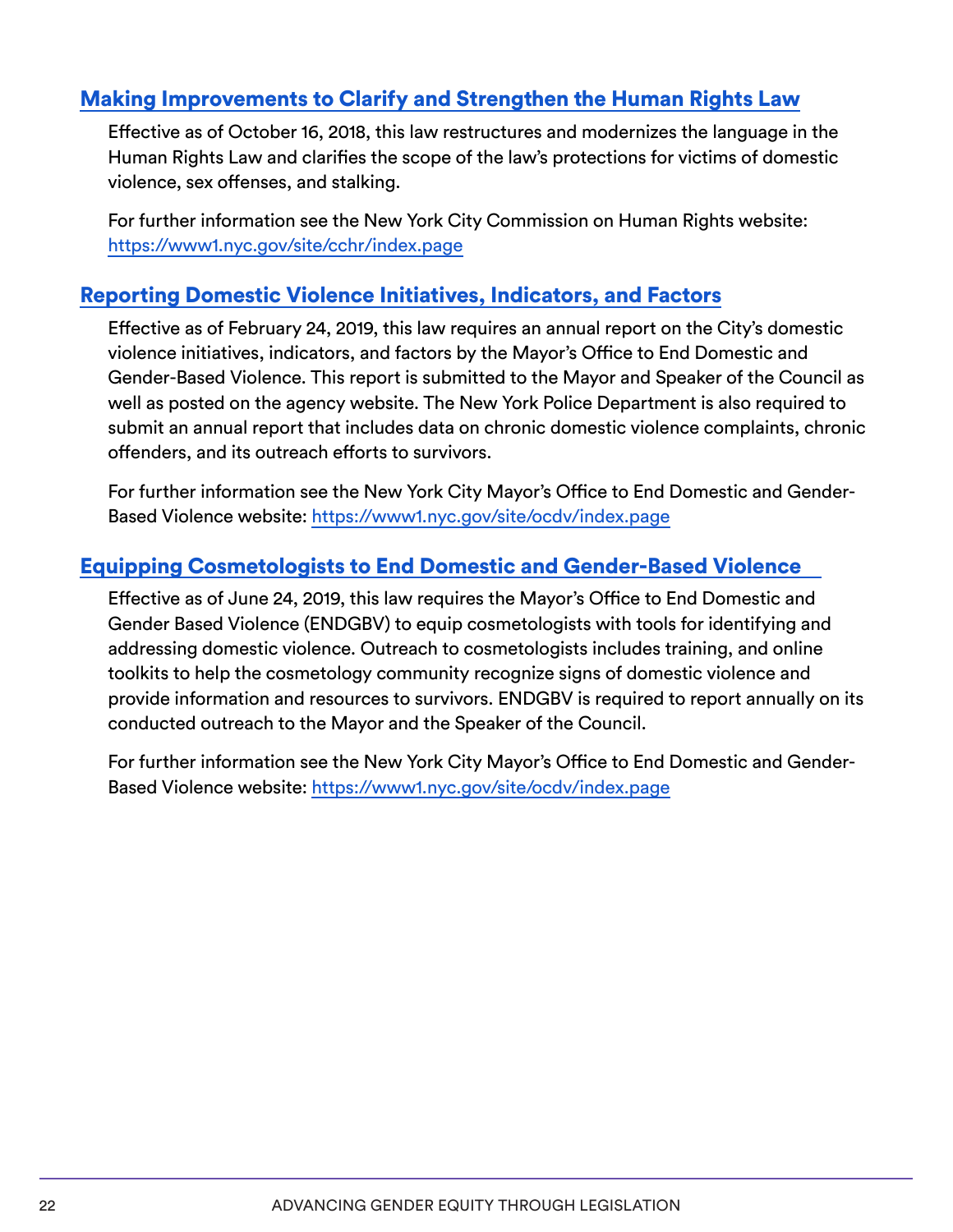# <span id="page-22-0"></span>**Public Data**

#### [Collection of Sexual Orientation and Gender-Identity Data](https://legistar.council.nyc.gov/LegislationDetail.aspx?ID=2073850&GUID=BA662CC7-718C-4363-9766-4CADA1B771CD&Options=ID%7CText%7C&Search=sexual+health)

Effective as of April 29, 2017, this law requires agencies designated by the Mayor to survey all persons served by the agency on their sexual orientation and gender identity. Each agency must collect sexual orientation and gender-identity demographic information and produce a report summarizing this information. This law also requires that the data collection process be reviewed regularly.

For further information see the New York City Commission on Human Rights website: <https://www1.nyc.gov/site/cchr/index.page>

#### [Collection of Gender Pronoun Information](https://legistar.council.nyc.gov/LegislationDetail.aspx?ID=3042788&GUID=83266009-98D7-4A9E-B08E-6DC9DB641877&Options=ID%7CText%7C&Search=sexual+health)

Effective as of January 19, 2018, this law mandates a comprehensive review of City agency forms to determine whether to include voluntary questions regarding individuals' gender pronouns and if so, to update such forms. The Mayor's Office of Operations, Department of Social Services, Administration for Children's Services, Department of Homeless Services, Department of Health and Mental Hygiene, Department for the Aging, Department for Youth and Community Development, Department of Education and any other agencies designated by the Mayor will review and potentially collect voluntary gender pronoun information from residents.

For further information see New York City Mayor's Office of Operations website: <https://www1.nyc.gov/site/operations/index.page>

#### [Department of Correction Housing for Transgender, Gender Non-Binary, and](https://legistar.council.nyc.gov/LegislationDetail.aspx?ID=3923930&GUID=B1A151BC-6A80-4869-9CF4-380CCAF8A21B&Options=ID%7CText%7C&Search=Int+1530-2019)  [Intersex Individuals](https://legistar.council.nyc.gov/LegislationDetail.aspx?ID=3923930&GUID=B1A151BC-6A80-4869-9CF4-380CCAF8A21B&Options=ID%7CText%7C&Search=Int+1530-2019)

Effective as of July 27, 2019, this law mandates the Department of Correction to report on the housing decisions related to transgender, gender non-binary, and intersex individuals. The report is published on the Board of Corrections website and includes the number of such applications made, granted, denied, and appealed. The Board of Corrections will remove all personal identifiers when reporting housing decisions.

For further information see New York City Board of Correction website: <https://www1.nyc.gov/site/boc/about/about.page>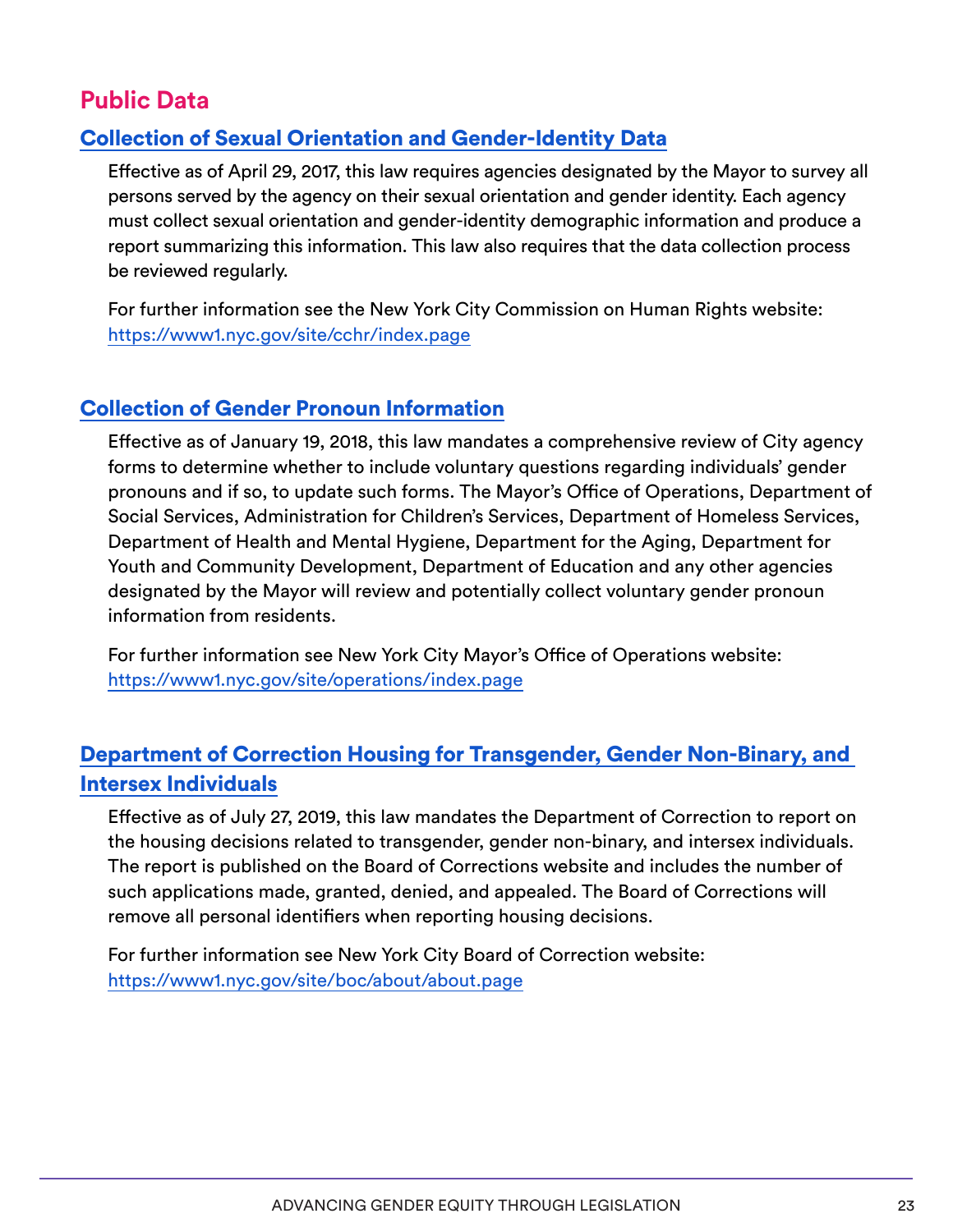# <span id="page-23-0"></span>**Safe Workplace**

#### [Training for City Agencies to Promote Gender and Racial Equity](https://legistar.council.nyc.gov/LegislationDetail.aspx?ID=2984604&GUID=FF1A940A-776D-49C0-87F9-B1DBF2EE1417&Options=ID%7CText%7C&Search=gender)

Effective as of September 8, 2017, this law mandates select City agencies to provide all of their employees with trainings on implicit bias, discrimination, cultural competency and structural inequity. Training covers topics such as gender, race and sexual orientation, and on how these factors impact the work of City agencies.

For further information see the New York City Commission on Human Rights website: <https://www1.nyc.gov/site/cchr/index.page>

### [Stop Sexual Harassment in New York City Act: Assessing Workplace Risk at](https://legistar.council.nyc.gov/LegislationDetail.aspx?ID=3354916&GUID=DAE201C7-E082-47C8-9C7F-3CA16D20FA7C&Options=ID%7CText%7C&Search=gender)  [City Agencies](https://legistar.council.nyc.gov/LegislationDetail.aspx?ID=3354916&GUID=DAE201C7-E082-47C8-9C7F-3CA16D20FA7C&Options=ID%7CText%7C&Search=gender)

Effective as of May 9, 2018, this law mandates the New York City Department of Citywide Administrative Services (DCAS) to conduct an ongoing assessment of risk factors associated with sexual harassment at City agencies. The goal of this assessment is to help provide a fair and safe work environment for all City workers. Agencies will submit their assessment to DCAS periodically.

For further information see New York City Department of Citywide Administrative Services website:<https://www1.nyc.gov/site/dcas/index.page>

#### [Stop Sexual Harassment in NYC Act: Climate Survey at City Agencies](https://legistar.council.nyc.gov/LegislationDetail.aspx?ID=3354946&GUID=E08BA5B5-66FB-4528-9207-E8EEA2617D9E&Options=ID%7CText%7C&Search=gender)

Effective as of August 7, 2018, this law requires the New York City Department of Citywide Administrative Services (DCAS) to develop a voluntary survey on sexual harassment to be administered to all City agencies. This survey will assess City employees' general awareness and knowledge of the City's equal employment opportunity policy (EEO) including sexual harassment policies and prevention. The climate survey distribution will begin on September 31, 2018 and end on or before July 31, 2024. The survey will continue to be administered to all City employees on or before July 31 every four years thereafter.

For further information see New York City Department of Citywide Administrative Services website:<https://www1.nyc.gov/site/dcas/index.page>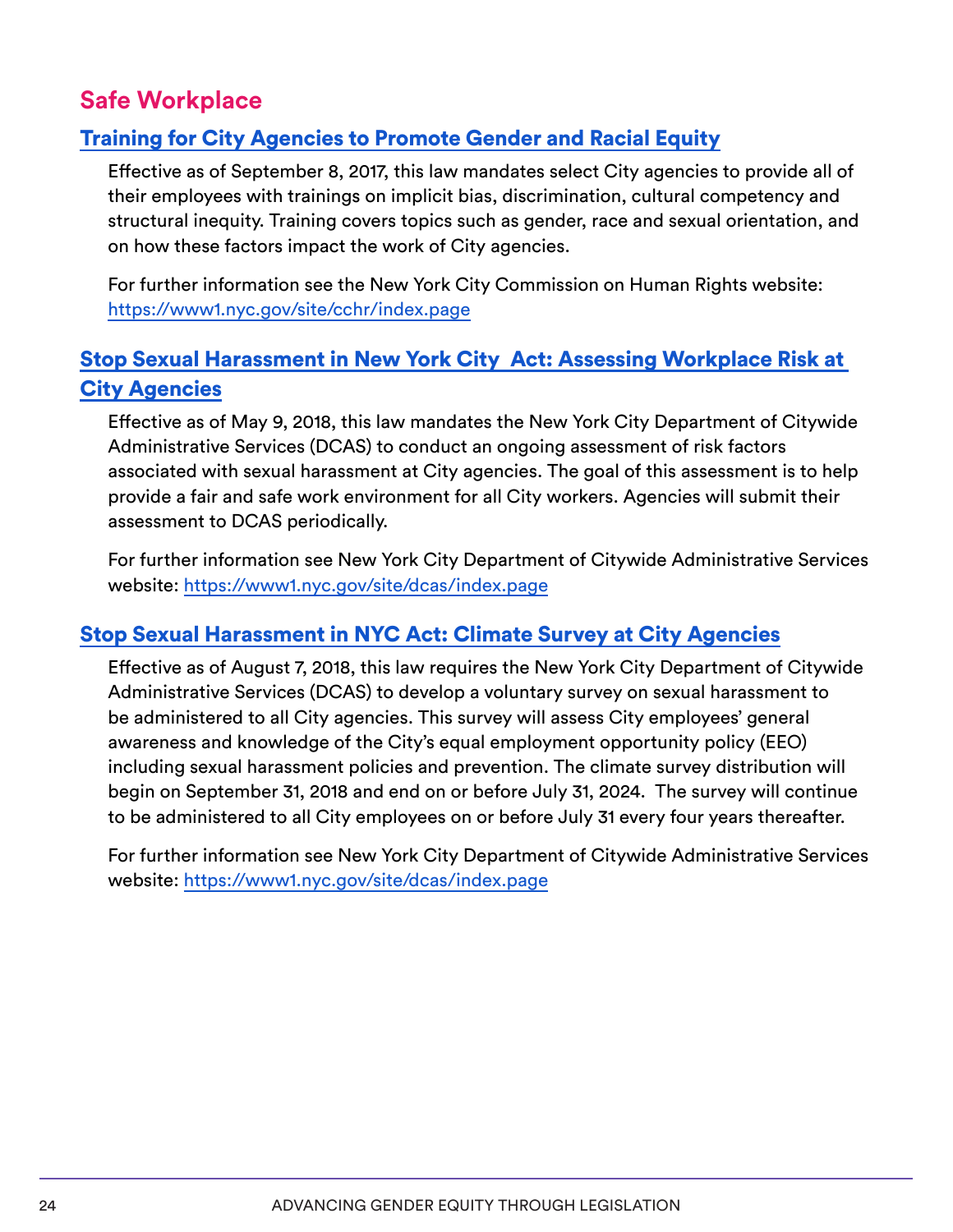# <span id="page-24-0"></span>CGE Commissioners

# **Co-Chairs**

- • **Chirlane McCray,** First Lady of New York City
- • **Silda Palerm**, Partner, Vestry Laight LLC

# **Commissioners**

- • **Shahara Ahmad-Llewellyn**, President, S. Ahmad-Llewellyn Family Foundation
- • **Sasha Ahuja**, National Director, Strategic Partnerships, Planned Parenthood Federation of America
- • **Chanel Porchia-Albert**, Founder and Executive Director, Ancient Song Doula Services
- • **Chitra Aiyar**, Independent Consultant
- • **Ivelyse Andino**, CEO, Radical Health
- • **Diana Ayala**, New York City Council Member
- • **Radhika Balakrishnan**, Professor, Women's, Gender and Sexuality Studies, Rutgers, The State University of New Jersey
- • **Taina Bien-Aime**, Executive Director, International Coalition Against Trafficking in Women
- • **Jimmie Briggs**, Principal, The Skoll Foundation
- **Beverly Cooper Neufeld, Founder & President, PowHer New York**
- • **Laurie Cumbo**, New York City Council Member and Majority Leader
- • **Cecilia Gaston**, Former Executive Director, Violence Intervention Program
- • **Andrea Hagelgans**, Executive Vice President for Public Affairs, Edelman, New York Office
- • **Sherry Hakimi**, Executive Director, genEquality
- **Anne Hess, Co-Founder & Co-Chair, MADRE**
- **Nancy Kolben, Executive Director, Center for Children's Initiatives**
- **Sherry Leiwant, Co-Founder & Co-President, A Better Balance**
- **Danielle Moss, Executive Director, Oliver Scholars**
- **Robina Niaz, Founder, Turning Point for Women and Families**
- **Sonia Ossorio, President, National Organization for Women New York City**
- **Laura Popa, Deputy Chief of Staff for Legislation and Policy, New York City Council**
- • **Walthene Primus**, President, Local 957
- • **Arva Rice**, President & CEO, New York Urban League
- • **Carlina Rivera**, New York City Council Member
- • **Helen Rosenthal**, New York City Council Member
- • **Celeste Smith**, Former Vice President, J.P. Morgan Chase Private Bank
- **Beverly Tillery, Executive Director, New York City Anti-Violence Project**
- • **Ellyn Toscano**, Senior Director for Programming, Partnerships and Community Engagement, NYU in Brooklyn
- • **Jillian Weiss**, Attorney, Weiss Law

# **Ex-Officio Member**

• **Carmelyn P. Malalis**, Chair/Commissioner, New York City Commission on Human Rights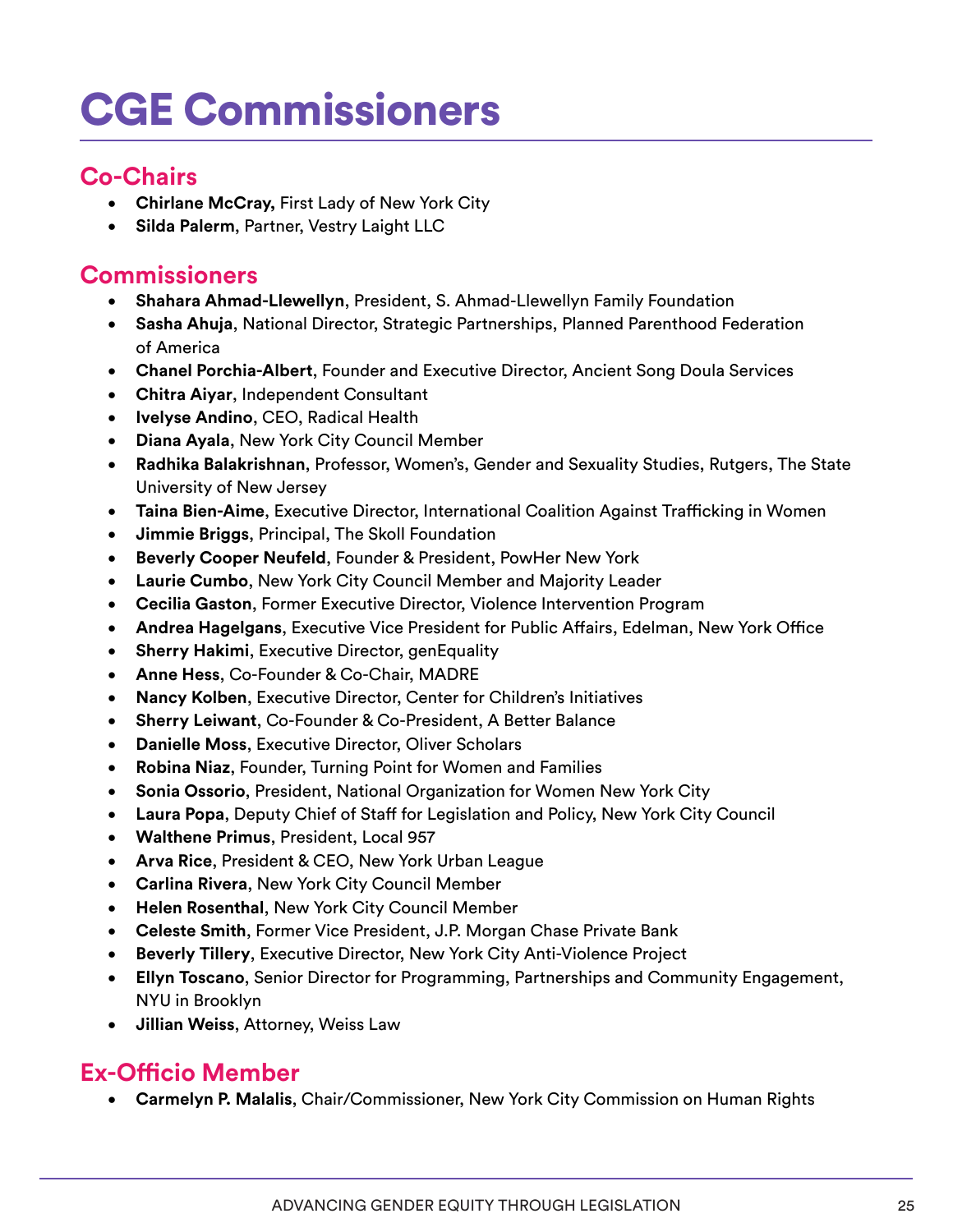# <span id="page-25-0"></span>CGE Staff

- • **Lucila Arias**, Fellow, Academic Year 2020-2021
- • **Caitland Baxter**, Intern, Health and Reproductive Justice, Academic Year 2019-2020
- • **Gael Black**, Deputy Executive Director, External Affairs
- • **Helen Broad**, Special Projects Coordinator
- • **Taylor Colby**, Fellow, Policy and Programs, Academic Year 2020-2021
- • **Chelsea de Jesus**, Intern, Special Projects, Academic Year 2019-2020
- • **Tiarra Dickens**, Fellow, Special Projects, Academic Year 2020-2021
- • **Jacqueline M. Ebanks**, Executive Director
- Matt Graham, Policy and Programs Analyst, Economic Mobility and Opportunity
- • **Michael Peters**, Intern, Economic Mobility and Opportunity, Academic Year 2019-2020
- • **Chansi Powell**, Senior Director, Policy and Programs
- • **Fazila Naeemi**, Intern, Safety, Academic Year 2019-2020
- **Maria Quinn, Policy and Programs Analyst, Health and Reproductive Justice**